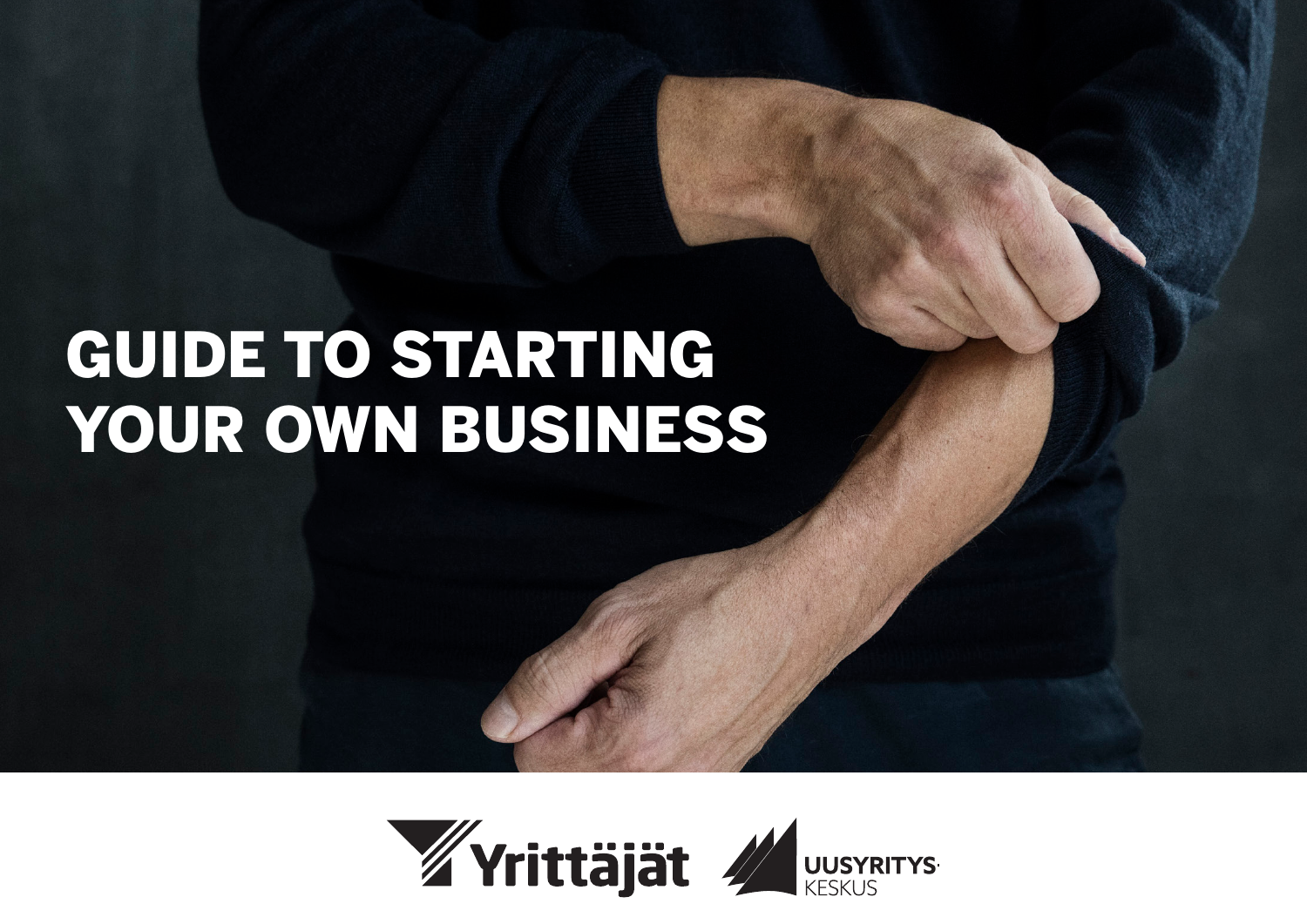## HAVE YOU DECIDED TO START YOUR OWN BUSINESS?

# CONGRATULATIONS!

Entrepreneurship is an attitude and a passion. It's about wanting to do things better, with professional pride every day. It's wonderful that you've chosen this path.

And yes, we know that when you start a business there are a whole lot of things to work out and decisions to make, all of which just have to be done. To support you in making these decisions we want to offer you this guide as a companion at the start of your business journey.

When you've read this guide, you'll know about the differences between different types of companies, how to make a business plan and how to apply for initial funding. You'll be able to register your new business and take care of the most important paperwork. And the best thing is you'll know the most common mistakes that a new business owner should avoid and know the cornerstones of marketing.

Welcome! You're starting a journey that could change your entire life.

#### **Welcome, new entrepreneur!**

# Yrittäjät

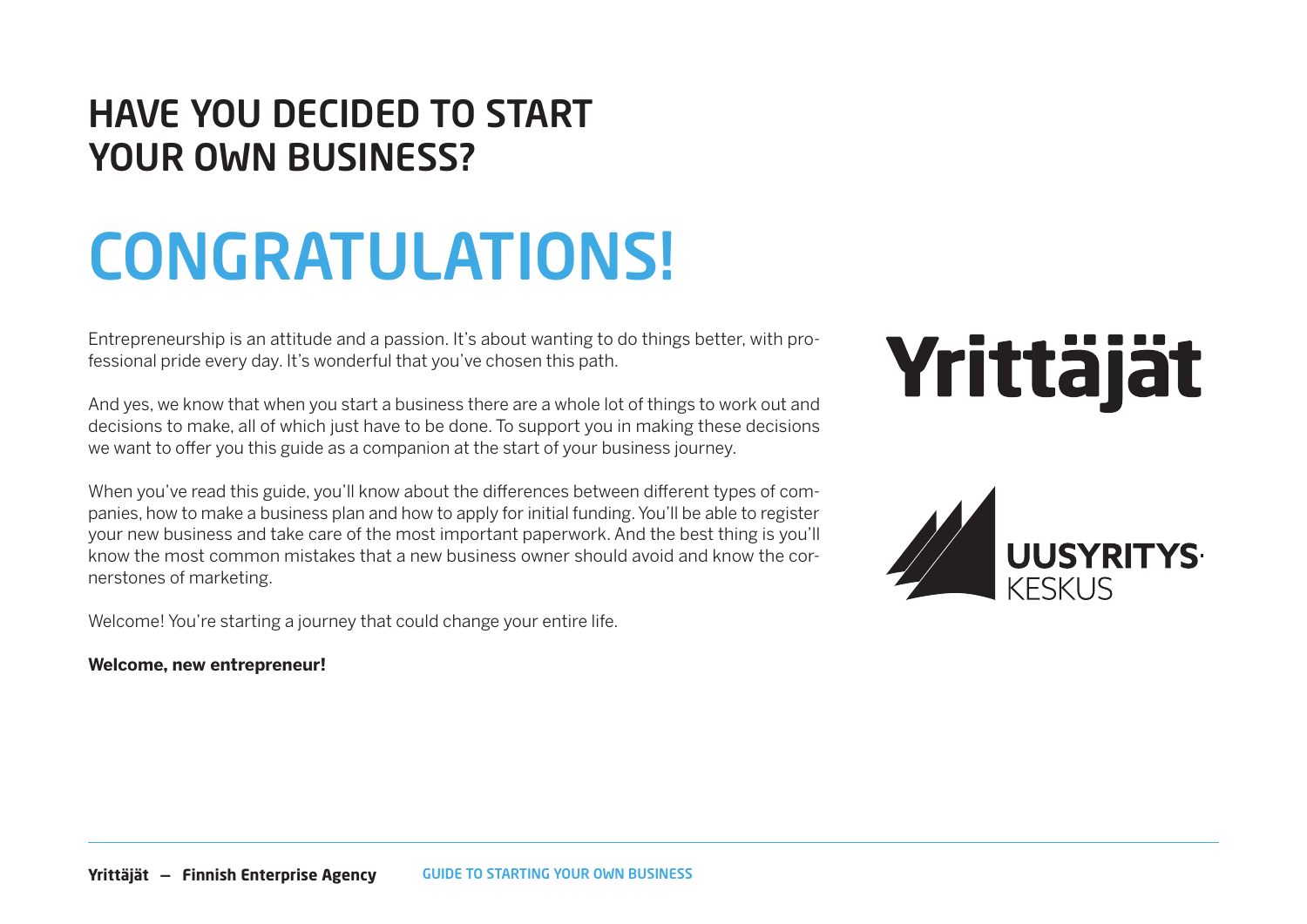## **TABLE OF CONTENTS**

#### DRAWING UP A BUSINESS PLAN

Don't be afraid of doing

| a business plan $-$ this is how to do it easily $\overline{\phantom{a}}$ |     |
|--------------------------------------------------------------------------|-----|
| Ask yourself these questions _                                           | 4   |
| Ask your future customers ___                                            | 5   |
| When you need a more detailed plan                                       | 5   |
| Why do a business plan?                                                  | ี่ค |

### APPLYING FOR INITIAL FUNDING

| Initial funding demands work – plan your |  |
|------------------------------------------|--|
| application well                         |  |
| To get initial funding you must          |  |
| What must you do?                        |  |

#### CHOOSE THE RIGHT TYPE OF COMPANY

| Sole trader – easy to run, light administration                                                                | 9  |
|----------------------------------------------------------------------------------------------------------------|----|
| Limited partnership – light administration                                                                     |    |
| with an investor on board ________________                                                                     | 9  |
| Partnership - requires mutual trust                                                                            | 10 |
| Limited liability company $-$ a clear option,                                                                  |    |
| limited risk and the state of the state of the state of the state of the state of the state of the state of th | 10 |
| Cooperative ___________                                                                                        | 11 |
| What does registering a new business cost?                                                                     | 11 |
| Help in thinking about the right type of company                                                               |    |

#### COMPANY REGISTRATION FORM How to fill in the company

| How to fill in the company                               |  |
|----------------------------------------------------------|--|
| registration form - 8 essentials ____________________ 12 |  |
| Company name _________________________________ 12        |  |
| Auxiliary company names __________________________ 13    |  |
|                                                          |  |
|                                                          |  |
|                                                          |  |
|                                                          |  |
|                                                          |  |
| In the end, go over the form with an expert ________ 14  |  |
|                                                          |  |

#### ENTREPRENEUR'S PERMITS AND NOTIFICATIONS

| What a new entrepreneur should remember        | 15 |
|------------------------------------------------|----|
| Permits for the company's operations           | 15 |
| Notifications to the Tax Administration        | 15 |
|                                                | 16 |
| Declaring building projects                    |    |
| to the Tax Administration ____________________ | 16 |
|                                                | 16 |
|                                                | 17 |
|                                                |    |

### 7 **COMPANY ACCOUNTS**

| Accounting mistakes can be expensive | 18  |
|--------------------------------------|-----|
| Where can I find an accountant?      | 18. |

#### CORRECT INVOICING FOR YOUR BUSINESS

| Quick guidance for a new entrepreneur _______ | 20. |
|-----------------------------------------------|-----|
|                                               | 20. |
| How do I send invoices?                       | 20  |
| Information that must be on an invoice        | 21. |
| Archive your invoices properly ___________    | 22. |
| Remember debt collection!                     |     |

### 11 **ENTREPRENEUR, AVOID THESE MISTAKES**

| A mistake is a gift $-$ but usually an expensive one $\_$ 23                                                   |     |
|----------------------------------------------------------------------------------------------------------------|-----|
| Be careful on the phone ________________________                                                               | 23  |
| Beware of restrictive contracts __________________                                                             | 23  |
| NDAs and sanctions _____________________________                                                               | 24  |
| Be careful with rental leases <b>contains the careful</b>                                                      | 24  |
| Insufficient insurance is a stupid saving                                                                      | 24  |
| Shop around for all your services ______________                                                               | 24  |
| Doing business alone doesn't mean being lonely _ 24                                                            |     |
| Be flexible, be proud states and the state of the state of the state of the state of the state of the state of | 25. |
|                                                                                                                |     |

#### THE ENTREPRENEUR'S OBLIGATIONS

6 things an entrepreneur must always see to \_\_\_\_ 26 Entrepreneur's obligation No 1:

| Have a good relationship with the tax authorities $-$ |    |
|-------------------------------------------------------|----|
| your most important duty is paying tax ________       | 26 |
| Entrepreneur's obligation No 2:                       |    |
| Ensure you have social security                       | 27 |
| Entrepreneur's obligation No 3:                       |    |
| Manage your accounts carefully                        | 27 |
| Entrepreneur's obligation No 4:                       |    |
| Always keep enough in your business                   |    |
| account to at least pay tax                           |    |
| Entrepreneur's obligation No 5:                       |    |
| Act in time, react in time                            | 27 |
| Entrepreneur's obligation No 6:                       |    |
| Look after yourself and spend time                    |    |
| with people close to you __                           |    |

### MARKETING CHECKLIST

| Do you want customers to find your product? |     |
|---------------------------------------------|-----|
| Invest in marketing                         | 29  |
| New entrepreneur's marketing checklist      | 30. |

#### RELIABLE HELP FROM THE FINNISH ENTERPRISE AGENCIES

| What are the Finnish Enterprise Agencies? | 32 |
|-------------------------------------------|----|
| Youcanaccesstheseservicesforfree          | 32 |

#### **BEIND YOUR NEAREST FINNISH** ENTERPRISE AGENCY 33

### SUOMEN YRITTÄJÄT MEMBERSHIP

| Join and get essential information                                                                             |    |
|----------------------------------------------------------------------------------------------------------------|----|
| and money-saving benefits                                                                                      | 34 |
| Free legal and tax advice ____________________                                                                 | 34 |
| A hundred experts ready to help you ___________                                                                | 34 |
|                                                                                                                | 34 |
| A local network and the state of the state of the state of the state of the state of the state of the state of | 34 |
| Money-saving member benefits ____________                                                                      | 34 |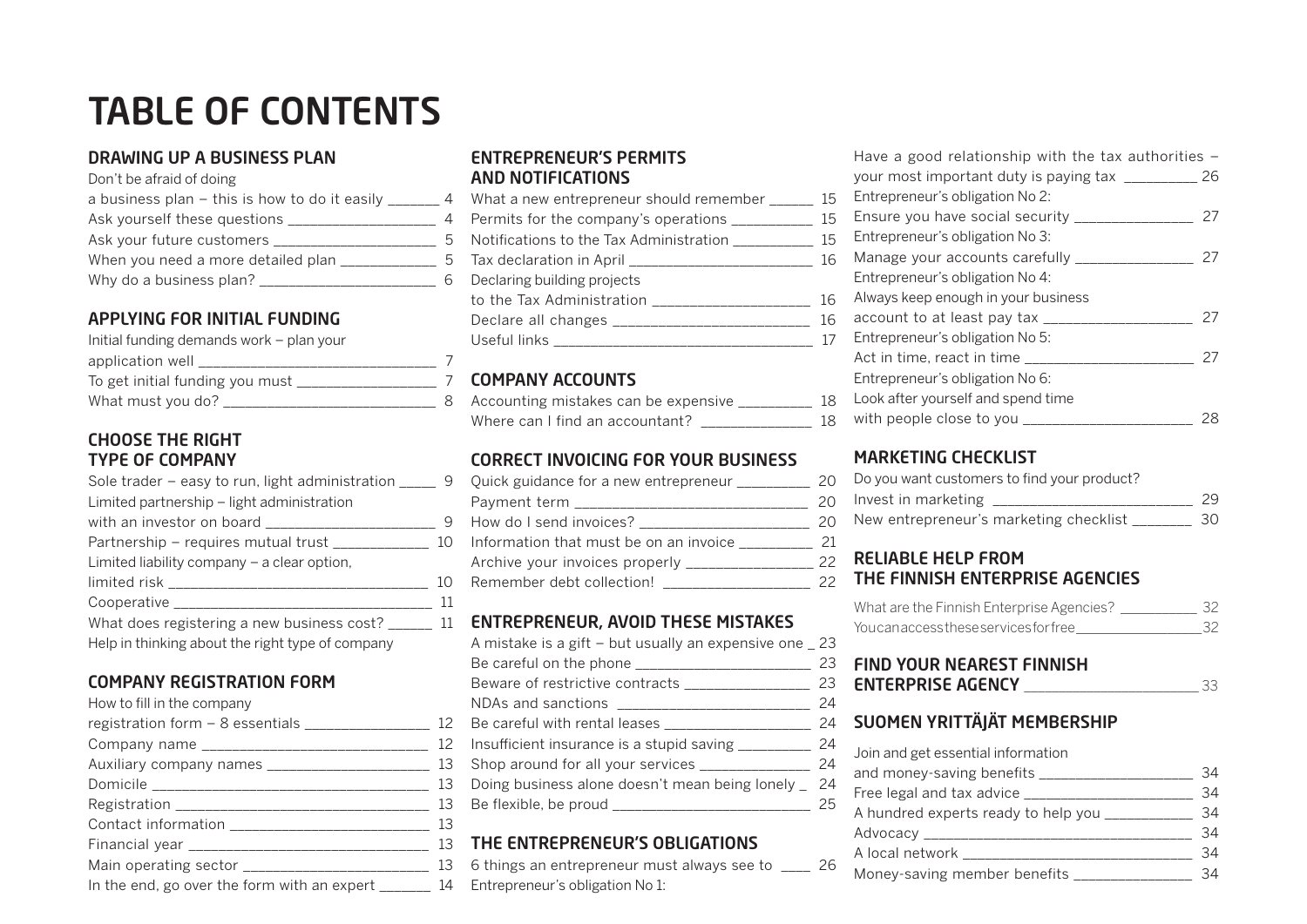## DRAWING UP A BUSINESS PLAN

## Don't be afraid of drawing up a business plan – this is how to do it easily!

A good business plan is important for a new entrepreneur. A small business owner can get started with quite a simple plan.

In its most demanding form, a business plan is a big job that plans sales and marketing, envisions product pricing, evaluates the resources for manufacturing, plans staff and product development needs and considers patents and risk analysis. The bigger the aims the business has, the more precisely the business plan should be done.

A new small business owner can get started more simply, however. When you are applying for funding, support or guarantees, everyone is most interested in whether there is enough demand and customers for your products. These are also vital questions for you. A carefully drawn up business plan provides a more stable basis for achieving your sales goals. Remember that a strong reason for doing a business plan is you: you need to convince yourself that your business will give you enough income.

## Ask yourself these questions

You can write a light business plan, which will usually be enough, for the start-up phase of your business as follows.

#### **First, answer the following 3 questions as well as possible:**

WHERE DO I GET CUSTOMERS? Who are your customers? How can you contact them?

**1.** WHERE DO I GET  $\sum_{\text{What ways can you get selling}}$  3. What ways can you get selling and make money for your business?

IS THERE DEMAND? What kind of demand is there

for your product or service? Who are you competing with?

You should always test a business idea on potential customers, even if you or your friends think it is good. Do this before you start paying to registration fees or for marketing.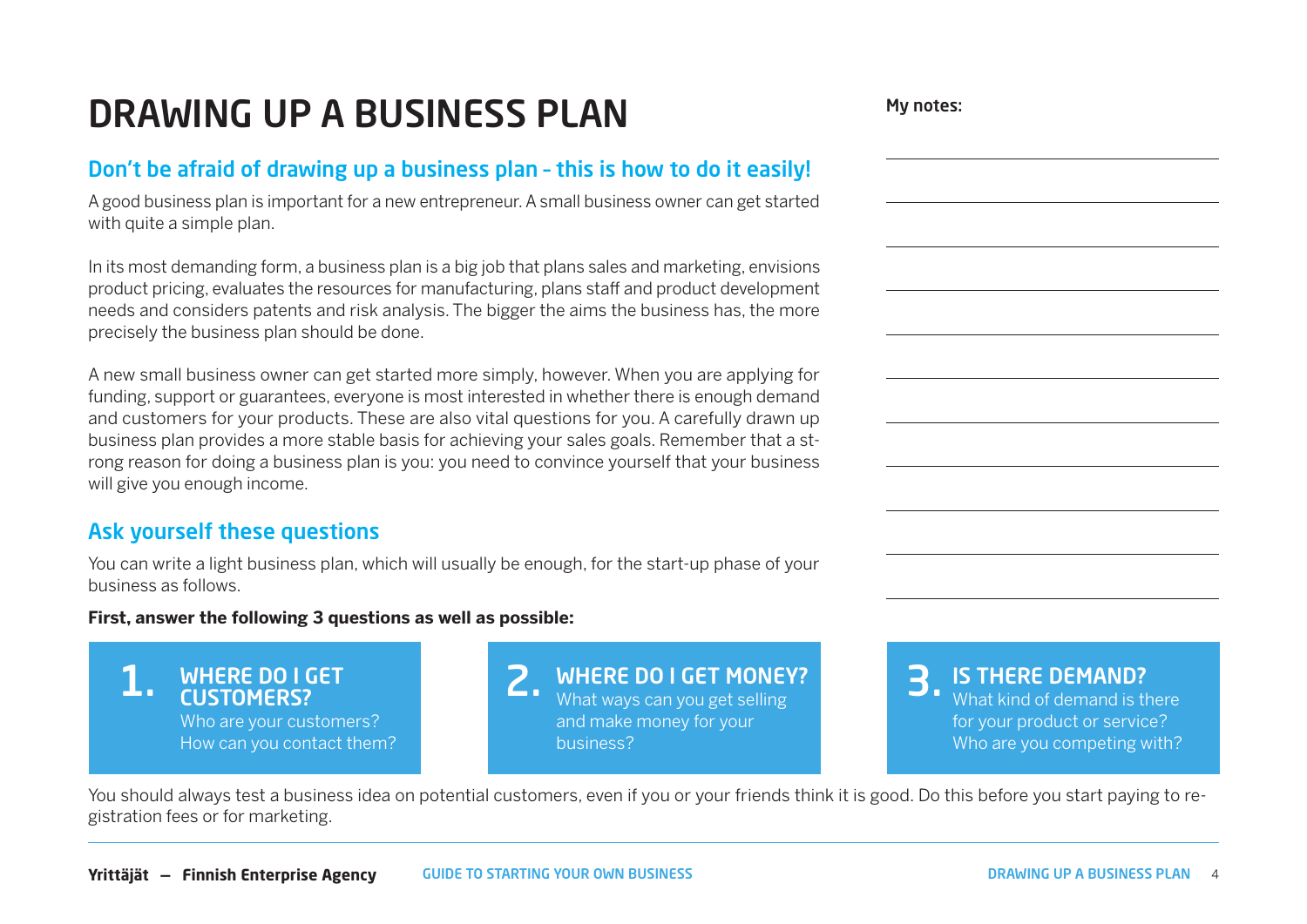## Ask your future customers

You can answer the most essential questions by being brave and contacting potential customers. **Write a short description of your service or product and ask customers:**



In the best case, you can get immediate feedback: the product might be good, but with some small adjustments it could be even better and more desirable.

Don't be afraid of contacting people. Your future customers will welcome it if your idea is interesting, and they could find it useful. In the best case, the benefit is mutual, as the customer can tailor the product to his or her needs from the start.

You can combine writing a business plan with pre-marketing. When your business starts trading and you have something to sell, it's easy to call them: "Do you remember when we last talked? The product is ready now. Can I come and tell you more?"

## When you need a more detailed plan

The bigger your business operations are and the more specialized your company is, the more precise your business plan should be. When writing a broader and more precise business plan, you should remember that the core of your plan is the operating idea and business idea: why does the company exist, what it does and how it intends to reach its goals. You can also analyse the business environment, competitive situation, customer types and customers' buying decision criteria.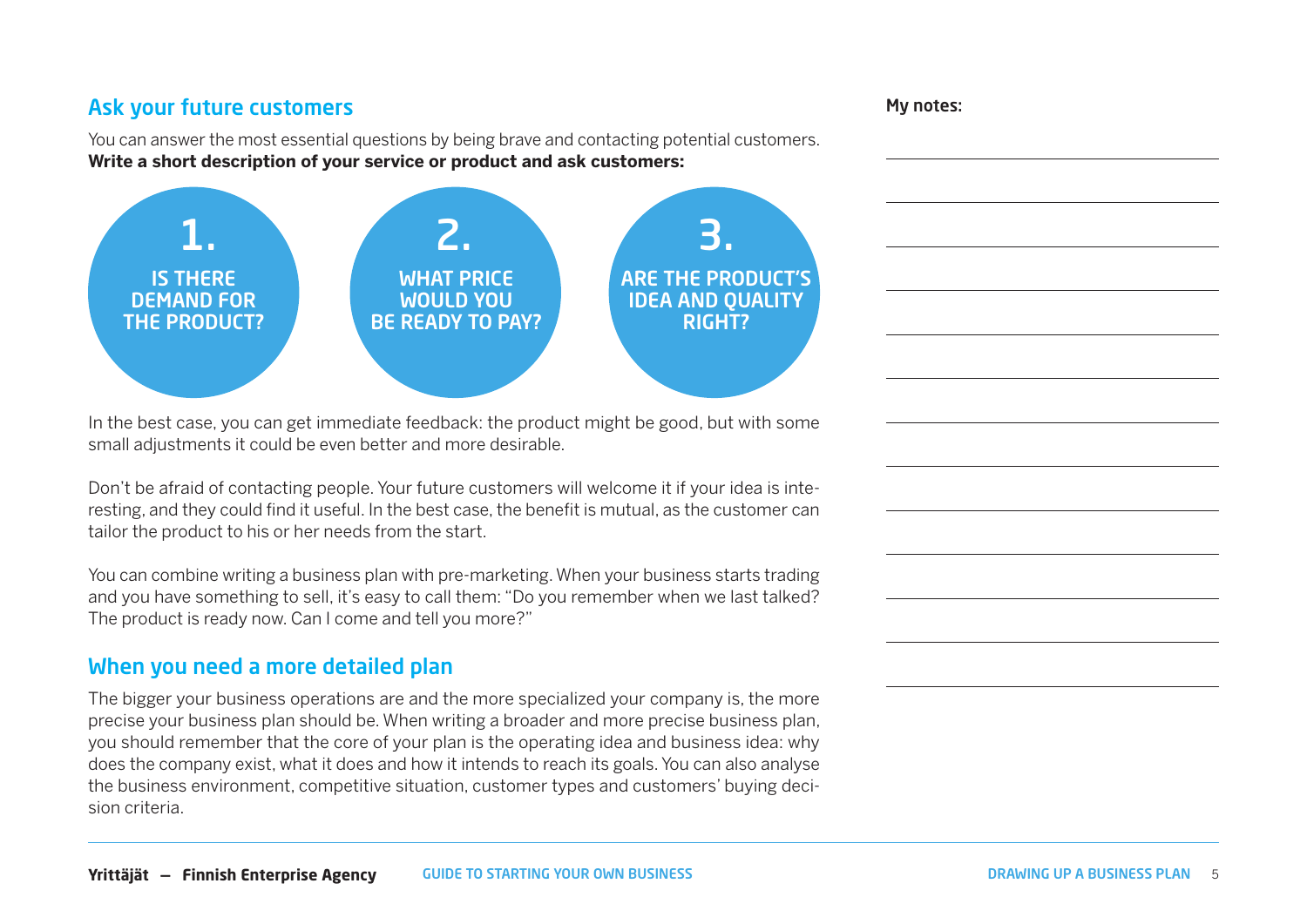When thinking about all this you it's worth consulting professionals: for example, the Finnish Enterprise Agencies offer free, confidential advice from experts who know local business, supply and demand, and who can help you develop your idea.

### Why do a business plan?

You can get information about writing a business plan on the Suomen Yrittäjät website **[https://www.yrittajat.fi/yrittajan-abc/perustietoa-yrittajyydesta/yrityksen-perustami](https://www.yrittajat.fi/yrittajan-abc/perustietoa-yrittajyydesta/yrityksen-perustaminen/liiketoimin)[nen/liiketoimintasuunnitelman-tekeminen](https://www.yrittajat.fi/yrittajan-abc/perustietoa-yrittajyydesta/yrityksen-perustaminen/liiketoimin)**

and from the Finnish Enterprise Agencies' website

[www.uusyrityskeskus.fi/yrityksen-perustaminen/liiketoimintasuunnitelma/](http://www.uusyrityskeskus.fi/yrityksen-perustaminen/liiketoimintasuunnitelma/)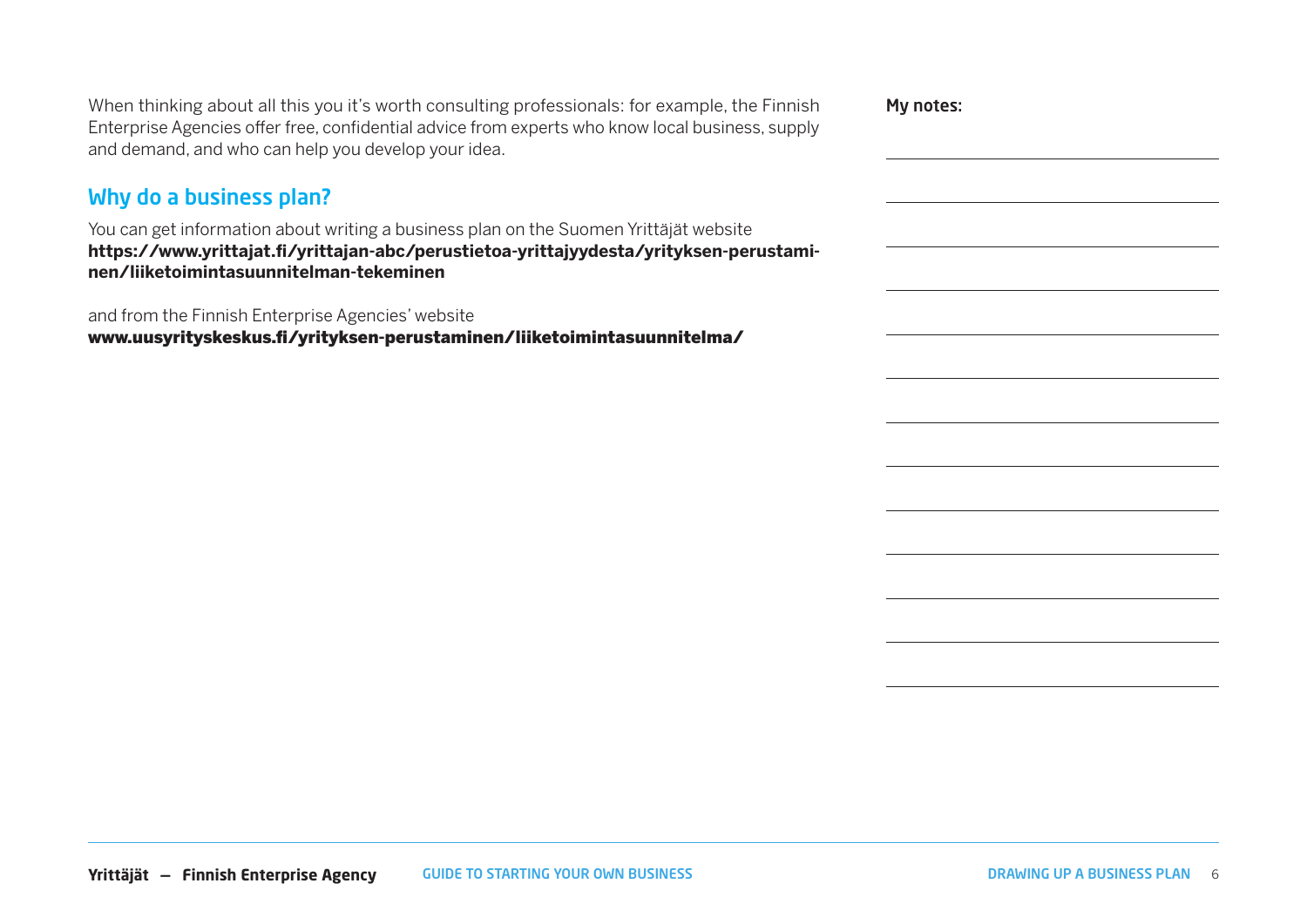## APPLYING FOR INITIAL FUNDING

## Initial funding demands work – plan your application well

Initial funding (Fin.: starttiraha), intended for new entrepreneurs, helps you survive the initial phase of entrepreneurship financially. The criterion for receiving funding is a good business plan.

A new entrepreneur can receive initial funding for the first 6–12 months of business operations (a little over €700/month as of 2020). Initial funding is intended for the entrepreneur to live on, and it is taxable income.

Below, you can read about how to receive initial funding. It might all sound like a lot of work at first, but starting out as an entrepreneur demands work. Each step is important for the success of your business operations.

## To get initial funding you must:

- Write a good, careful business plan with a realistic budget.
- Send the TE office, via the "Oma asiointi" service, a finance plan and any finance offer or promise (if external funding is necessary for the start of your operations).
- Provide the TE office with a tax debt statement.
- Start business operations only after you receive initial funding. Check with the TE office in advance what actions are considered "starting business operations".
- Become a full-time entrepreneur. You can also be an entrepreneur alongside other work, if you are expanding your activities to make them your full-time occupation.
- Show that you understand what entrepreneurship is. You can do this by attending an entrepreneurship course or showing, by prior entrepreneurship studies or experience, that you know enough. You can ask your local TE office about entrepreneurship courses.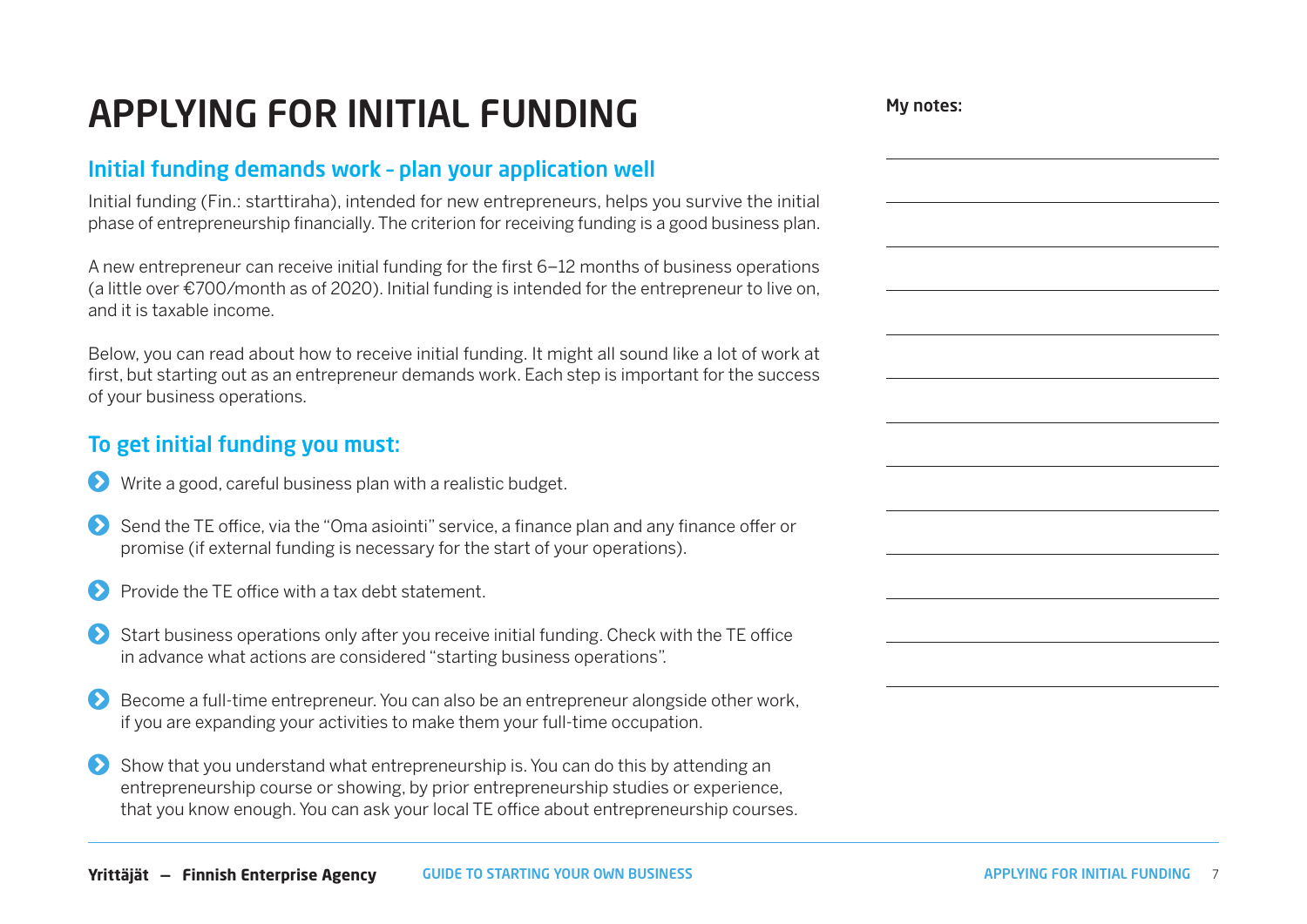**EX** Fill out the application yourself. You can fill out the application in the TE office "Oma asiointi" service or on a printable form available on the TE office website. Check with your local TE office whether you need to visit them in person.

Initial funding is a form of support given on a discretionary basis, so there is some variation among positive and negative decisions. When funding is awarded, such things as the competitive situation and the need for new business operations in the area are considered.

## What must you do?

When you plan to set up a company and apply for initial funding, first contact the TE office. They will refer you to a business adviser and be able to give you tips about any entrepreneurship course you might need and how to proceed with your application and founding your business.

Prepare all the materials mentioned above (business plan, finance plan and any offer of finance) carefully for the application.

Make enough time for the process! For example, the entrepreneurship courses that are often required for the granting of funding may last from a week to three months, and finessing your business plan and calculating finance also take time.

When writing your business plan, the Finnish Enterprise Agencies can also help you. Often, the local TE office making the decision on initial funding can ask for a statement from a third-party consultant or a Finnish Enterprise Agency when considering whether to grant funding. Cooperating with a Finnish Enterprise Agency is sensible from the perspective of receiving funding. It means you can avoid pitfalls at the business plan stage and that your business operations have been prepared well – or that it's been discovered that the conditions are not right for the business – so case closed.

If this is making you anxious, remember that you don't have to think about all this alone. The Finnish Enterprise Agencies and TE offices, in particular, offer personal help and advice.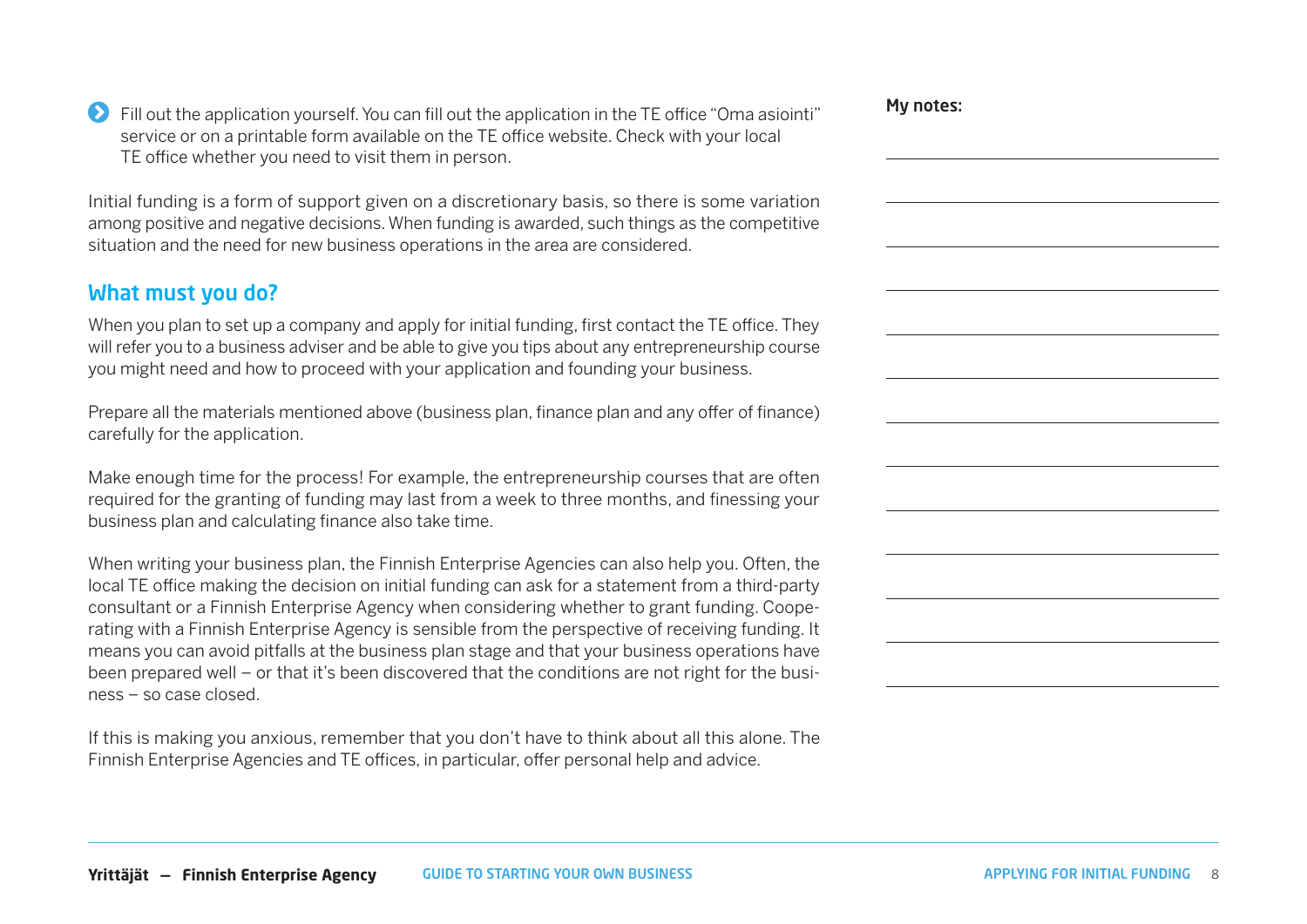## CHOOSE THE RIGHT TYPE OF COMPANY

## Sole trader – easy to run, light administration

Are you an expert in your field, and are your operations based on your work input? You don't need to move around after your work and you have low overheads – maybe you're a hairdresser with a cheap rental chair, some scissors and a powerful hairdryer?

Operating as a sole trader (toiminimi) is appropriate for a business with moderate turnover. If you don't need big loans, large warehouses, expensive machinery or complicated tax planning, being a sole trader is an easy, low-cost and quick type of company. You are ultimately personally responsible for all commitments with all your property, but if the risks are small, there should not be any reason for worry.

**Whom does being a sole trader suit:** An entrepreneur with small-scale operations.

## Limited partnership – light administration with an investor on board

If your operations are still dependent on your work input, but you, the entrepreneur, want another investor to be involved, a limited partnership (kommandiittiyhtiö, ky) might be a good option. A limited partnership may also carry out legal actions in its own name, such as signing contracts or being a party to dealings with the authorities.

Registering a limited partnership is easier than a limited liability company, and the administration is light. A limited partnership needs at least two partners, of which one is a general partner and the other is a limited partner. A general partner's own work input is enough to be considered an investment, whereas a limited partner must make a monetary investment.

A limited partnership may be a natural choice if the business is quite small and a family member, for example, is willing to be a limited partner. A general partner is responsible for the partnership's debts with all his or her property, whereas a limited partner's responsibilities only extend to his or her investment.

**Whom does a limited partnership suit:** An entrepreneur who wants to have an investor involved.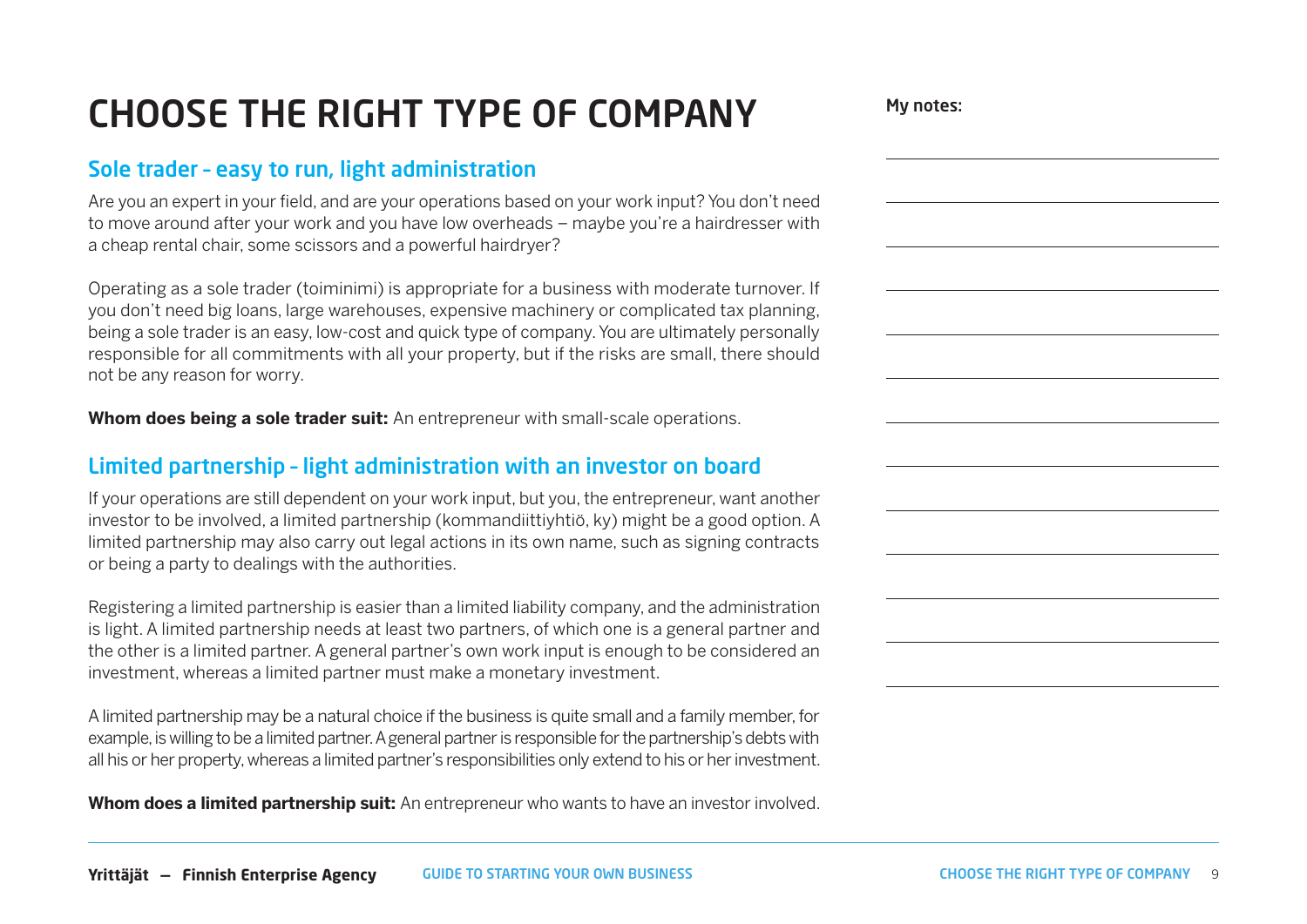## Partnership – requires mutual trust

Closely similar to the limited partnership is a partnership (avoin yhtiö). It consists of at least two partners, both of whom have the right to run the company's affairs independently. Each partner is jointly responsible for commitments made in the company's name – for example, debts may be recovered in full from one partner.

You should think extremely carefully before registering an open partnership. Unless the partners' right to do business in the company's name is restricted, the partners must trust each other completely. The same goes for a limited partnership: you should think about whether the company needs more than one general partner.

**Whom does a partnership suit:** Someone who wants to share the responsibilities of company operations with a partner.

## Limited liability company – a clear option, limited risk

A limited liability company (osakeyhtiö, oy) is a good option in most cases. It is a clear way of running a business and differs from other types of company in its lack of personal liability.

A limited liability company may also be registered by a single person, although in this case a vice-member of the board of directors is always needed. If there are several shareholders, each one is liable only to the extent of his or her investment, however.

Registering a limited liability company may make sense, particularly when large investments need to be made or several owners, who are going to become employees, are joining the company. When business operations are larger, financiers can also demand that the company be registered as a limited liability company. A limited liability company also suits small businesses. There is a small administrative burden in the form of the annual general meeting and minutes of board meetings, but you can ask your accountant, for example, to help you with these.

**Whom does a limited liability company suit:** An entrepreneur who wants to keep his or her options open. A limited liability company makes a variety of arrangements possible.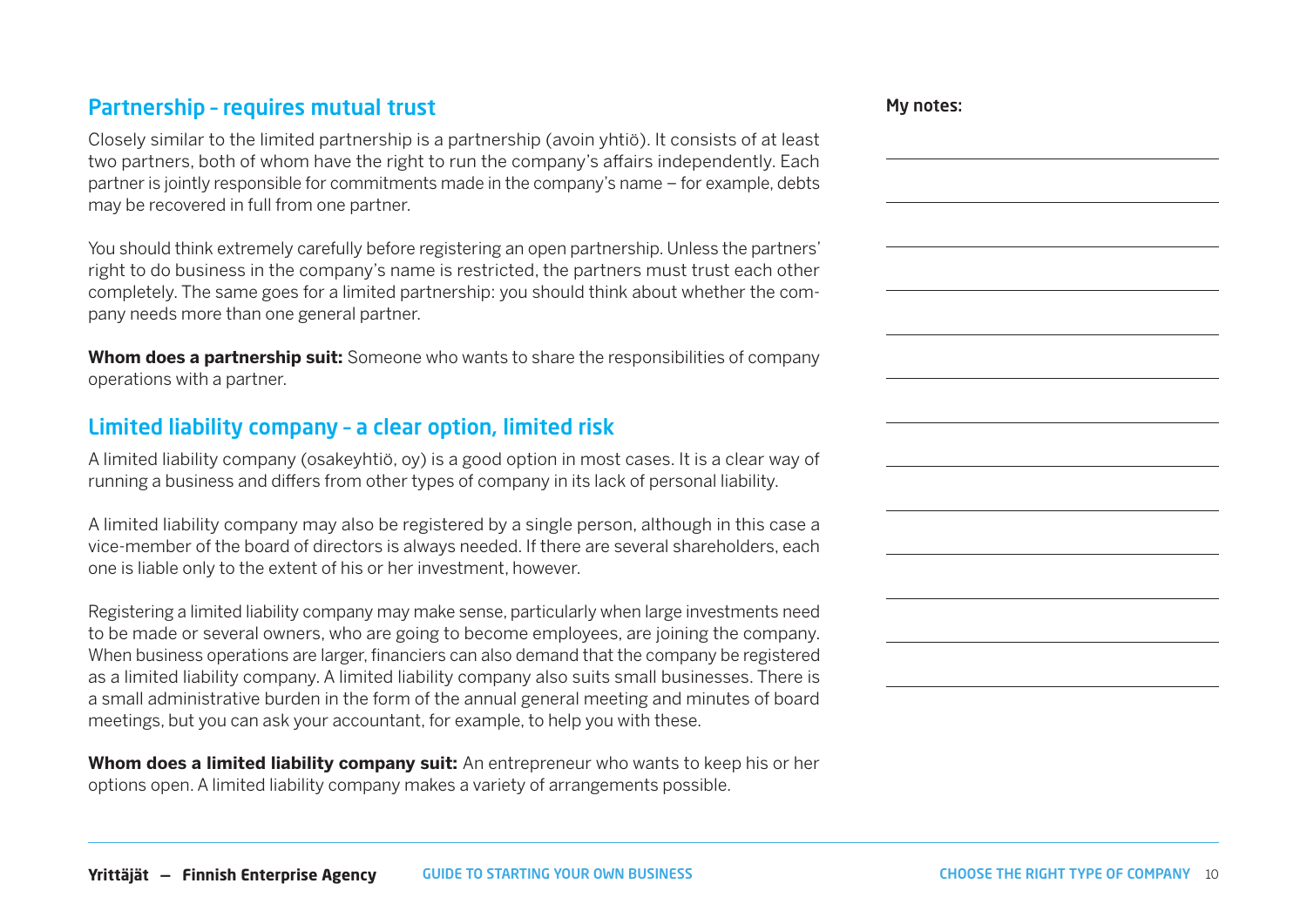## **Cooperative**

A cooperative may be registered by one or more natural persons, companies, foundations or other legal persons. In so doing, the founders become members of the cooperative.

Read more about cooperatives and other types of company: **[www.yrittajat.fi/yritysmuodot](http://www.yrittajat.fi/yritysmuodot)**

## How much does registering a company cost?

| <b>SOLE TRADER</b>               | €60  | (electronic registration) or $E115$ (paper form)                                                                                                                                     |
|----------------------------------|------|--------------------------------------------------------------------------------------------------------------------------------------------------------------------------------------|
| <b>PARTNERSHIP</b>               | €240 | (for the moment, registration is only possible on a paper form)                                                                                                                      |
| <b>LIMITED PARTNERSHIP</b>       | €240 | (for the moment, registration is only possible on a paper form)                                                                                                                      |
| <b>LIMITED LIABILITY COMPANY</b> | €275 | (electronic registration) If your share capital is $\epsilon$ 0, you can use the Business Information<br>System (YTJ) service to register and establish a limited liability company. |

Cooperative €380 (for the moment, registration is only possible on a paper form). You can get these forms from the Patent and Registration Office (PRH) **https://www.prh.fi/en/**

## Help in thinking about the right type of company

Remember that you don't need to think about company registration alone. You can get free, confidential advice from the Finnish Enterprise Agencies or municipal business services. You should take advantage of these services: you can go through ideas with an expert and receive money-saving practical tips that are worth considering when registering and running your business. The type of company you choose can be very significant from the perspective of your net personal income.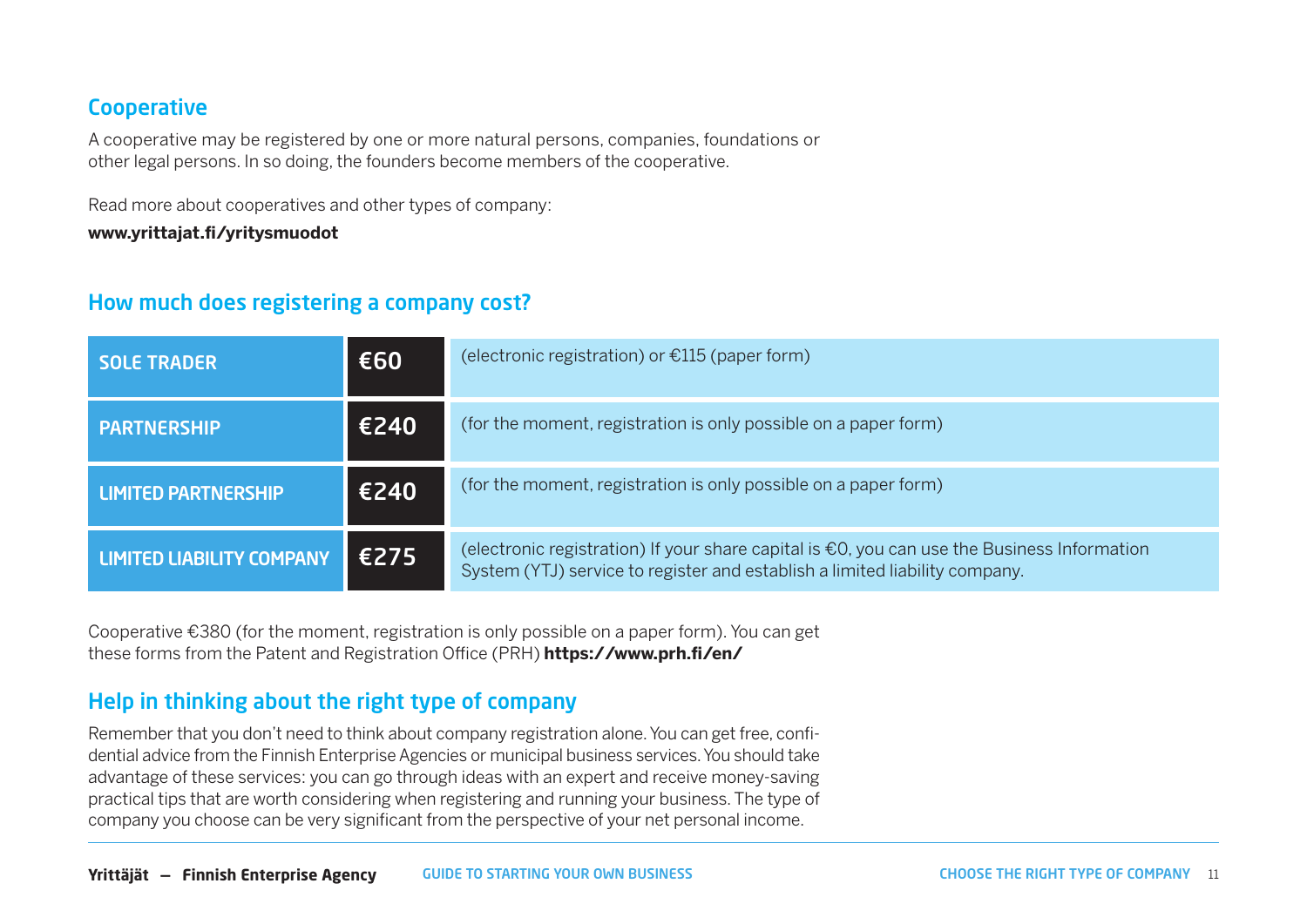## COMPANY REGISTRATION FORM

## You need to register to establish a company

To begin business operations, you generally need to register the company with the Trade Register. You do this by ticking the appropriate box on the company registration form. At the same time, you can also register on the necessary Tax Administration registers (VAT register, advance withholding register and employer register).

## How to fill in the company registration form – 8 essentials

Filling out the company registration form is quite technical, but some tips are useful. The most important thing is thinking about your company name.

## 1. COMPANY NAME

While some things might have a lot of names, a company can only have one. You should spend time and effort on thinking about your company name. Make a list of potential names, ask your friends, reject some, shake the list up, test how the options sound.

Many sole traders use their name as the company name, and in some sectors identifying the company with a person can be a plus. On the other hand, when operations expand and the company needs more visibility and markets, it's worth using a name with a little more thought put into it. A striking name is a lot more interesting: Log & Split is definitely more memorable than Timo Holopainen Firewood Transport.

If you need to sell your company at some stage, a strong personal or local tie – Toiminimi Erkki Tattari or Puolanka Pipe – might make it less attractive.

Think about whether you can use the company name in marketing and branding with a little adjustment. If your company intends to expand internationally, you should check what the words in the company name mean in other languages. When you register the name, you should also reserve a web domain and social media accounts for it, so you're not harassed by people trying to sell them to you.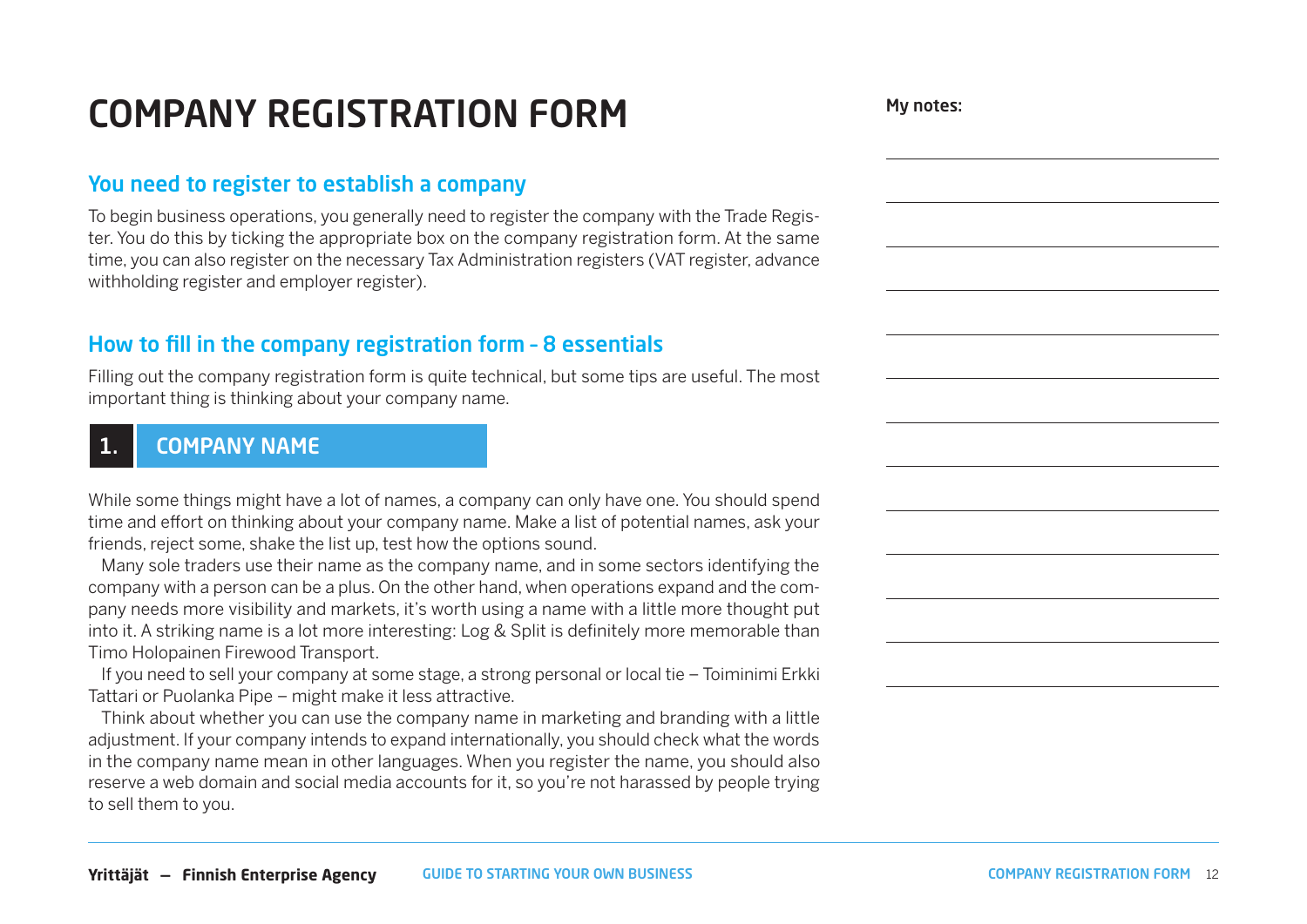Naturally, a company may not have the same or similar name as another company, so use the company names service (Yritysten nimipalvelu) or company information system (Yritystietojärjestelmä, YTJ) of the PRH to check your options. Even if you're not planning on registering your business for years, you can reserve a name in advance.

My notes:

## 2. Auxiliary company names

If the company has a range of operations, auxiliary company names (aputoiminimi) can sometimes be justified in making marketing easier. For example, a restaurant company might have auxiliary company names for its restaurants of different concepts.

## 3. Domicile

The domicile of a sole trader is always the municipality where the entrepreneur lives. For an open partnership or limited liability company it may be elsewhere – this can be useful, for example when applying for financial support.

## 4. Registration

A sole trader may be registered electronically, which is cheaper than using a paper form. A limited partnership and partnership may, for the moment, only be registered on paper. Registering a limited liability company online on the YTJ service is only possible with share capital of €0.

## 5. Contact information

If you wish to avoid telemarketers, you should only declare your postal address in the public contact information on your company registration form. However, in the section for details of the person who supplies additional information (lisätietojen antaja) it's a good idea to give your full contact details so the authorities can get in touch.

## 6. Financial year

Often, choosing the calendar year as your company's financial year is the obvious option. However, if your business is seasonal (for example, a ski resort or boat rental), it may make sense to set the financial year in accordance with your business cycle, for example, ending in spring,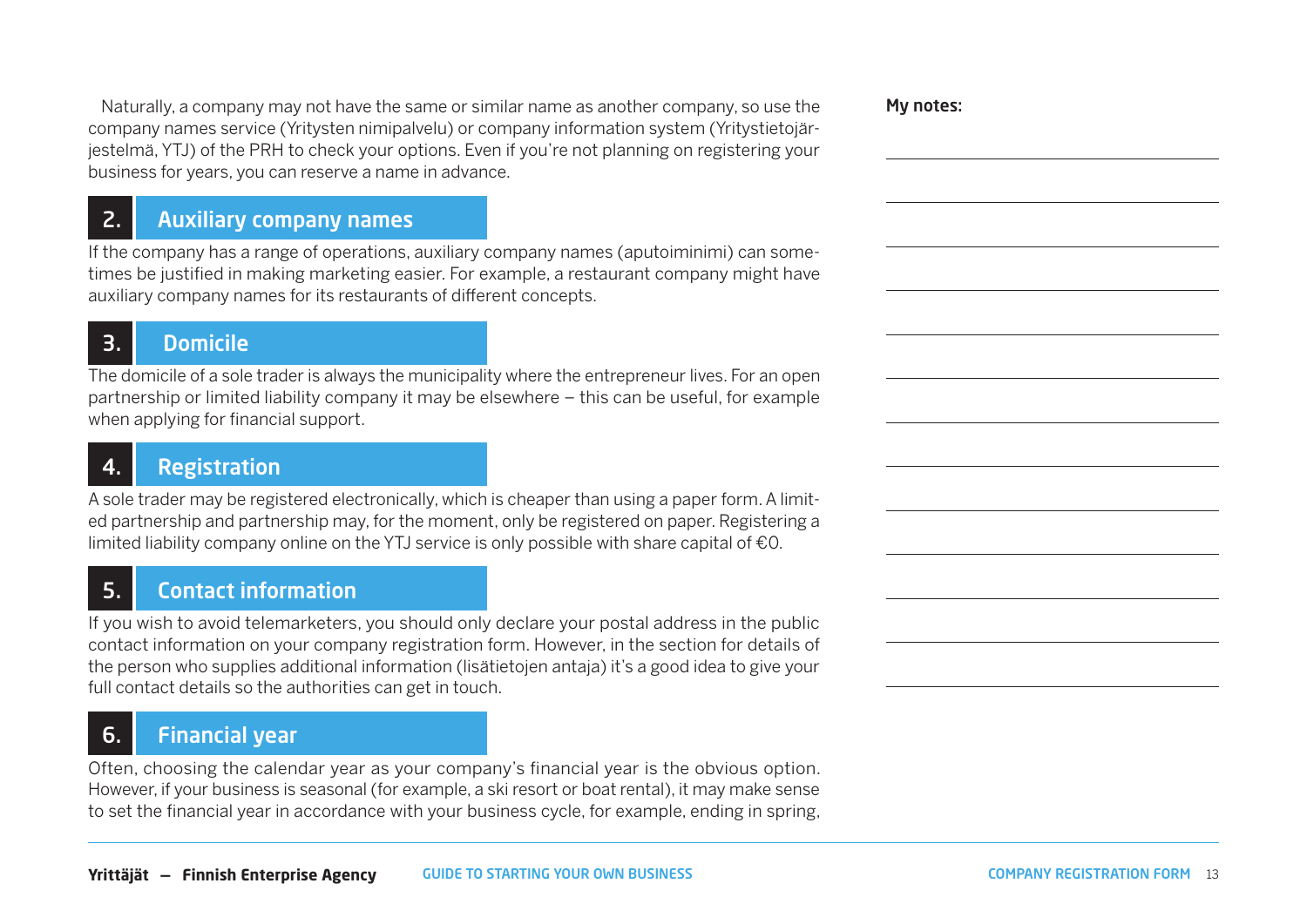summer or autumn instead of at the end of the calendar year.

## 7. Main operating sector

A company must have an operating sector in which it primarily operates. This main operating sector is also reported to the Tax Administration.

The name of this sector is copied in full to the memorandum of association, articles of association or rules of the cooperative. A sole trader notifies the Trade Register of his/her operating sector in full on the company registration form.

The sector chosen must be true and include all the fields the business operates in or is planning on operating in in future.

A sector that is too vague may make it difficult to register the business's name.

## 8. In the end, go over the form with an expert

Filling in the company registration form is relatively easy, but before submitting it it's worth going over it with a business adviser or accountant to make sure all the right boxes are ticked. That can save you surprises and requests for further information.

You need the following appendices to a company registration form:

- partnership and limited partnership: partnership agreement
- limited liability company: memorandum of association and articles of association
- l cooperative: memorandum of association and rules of the cooperative.

In addition, the personal information form is filled in.

Sole traders and limited liability companies with a share capital and share issue price of €0 may register online using the YTJ service. The service will generate a memorandum of association and articles of association for a limited liability company.

You can find all the necessary forms and instructions on the YTJ and Patent and Registration Office websites.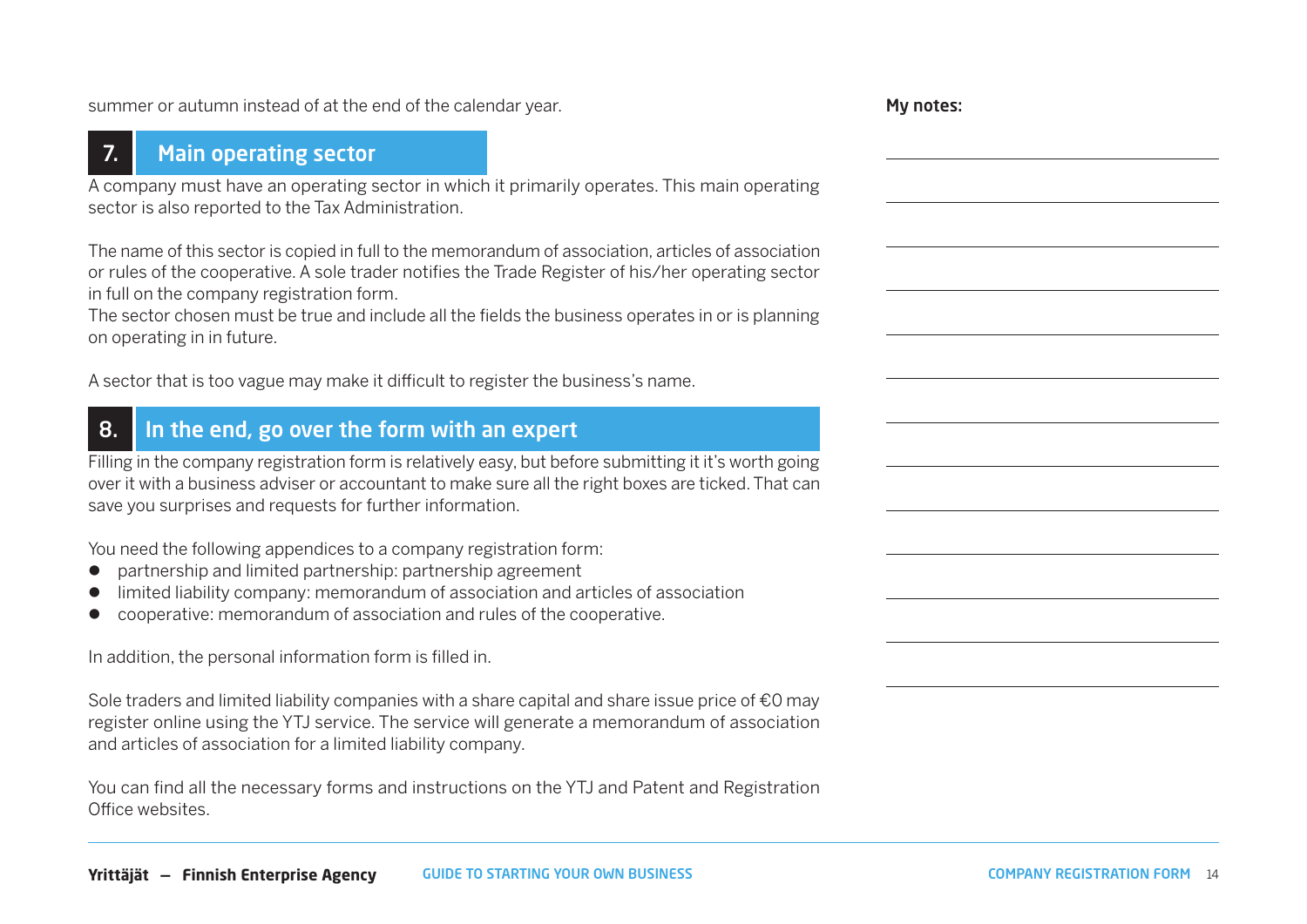## ENTREPRENEUR'S PERMITS AND NOTIFICATIONS

## What a new entrepreneur should remember

Before registering a company and starting business operations, you should find out what permits are needed. Every new entrepreneur should remember to make the necessary declarations to the Tax Administration. Here are the most important permit matters you need to remember.

## Permits for the company's operations

In many sectors, you don't need to apply for permits, but there are sectors in which companies cannot operate without them.

Businesses subject to permit include grocery selling, restaurants and cafés, social care services, car repair workshops, and the health and beauty sector. You need a taxi licence to provide taxi services.

You can find a list of permit-regulated sectors and licensing authorities on the "Luvanvaraiset elinkeinot" ("Permit-regulated businesses") page of the Yrittajat.fi, for example **[www.yrittajat.](https://www.yrittajat.fi/yrittajan-abc/minustako-yrittaja/yritysmuodot-ja-vastuut/elinkeinovapaus/luvanvaraiset-elinkeinot) [fi/yrittajan-abc/minustako-yrittaja/yritysmuodot-ja-vastuut/elinkeinovapaus/luvanva](https://www.yrittajat.fi/yrittajan-abc/minustako-yrittaja/yritysmuodot-ja-vastuut/elinkeinovapaus/luvanvaraiset-elinkeinot)[raiset-elinkeinot](https://www.yrittajat.fi/yrittajan-abc/minustako-yrittaja/yritysmuodot-ja-vastuut/elinkeinovapaus/luvanvaraiset-elinkeinot)**

## Notifications to the Tax Administration

Once your business starts trading, the authorities will expect regular declarations about your operations. You must declare information about your company to the Tax Administration monthly, quarterly or annually.

Examples of self-assessed taxes are VAT and employer's contributions. The handiest way to declare VAT to the Tax Administration is to use the online MyTax service, typically every month. Paper declarations are only possible if a special reason is given.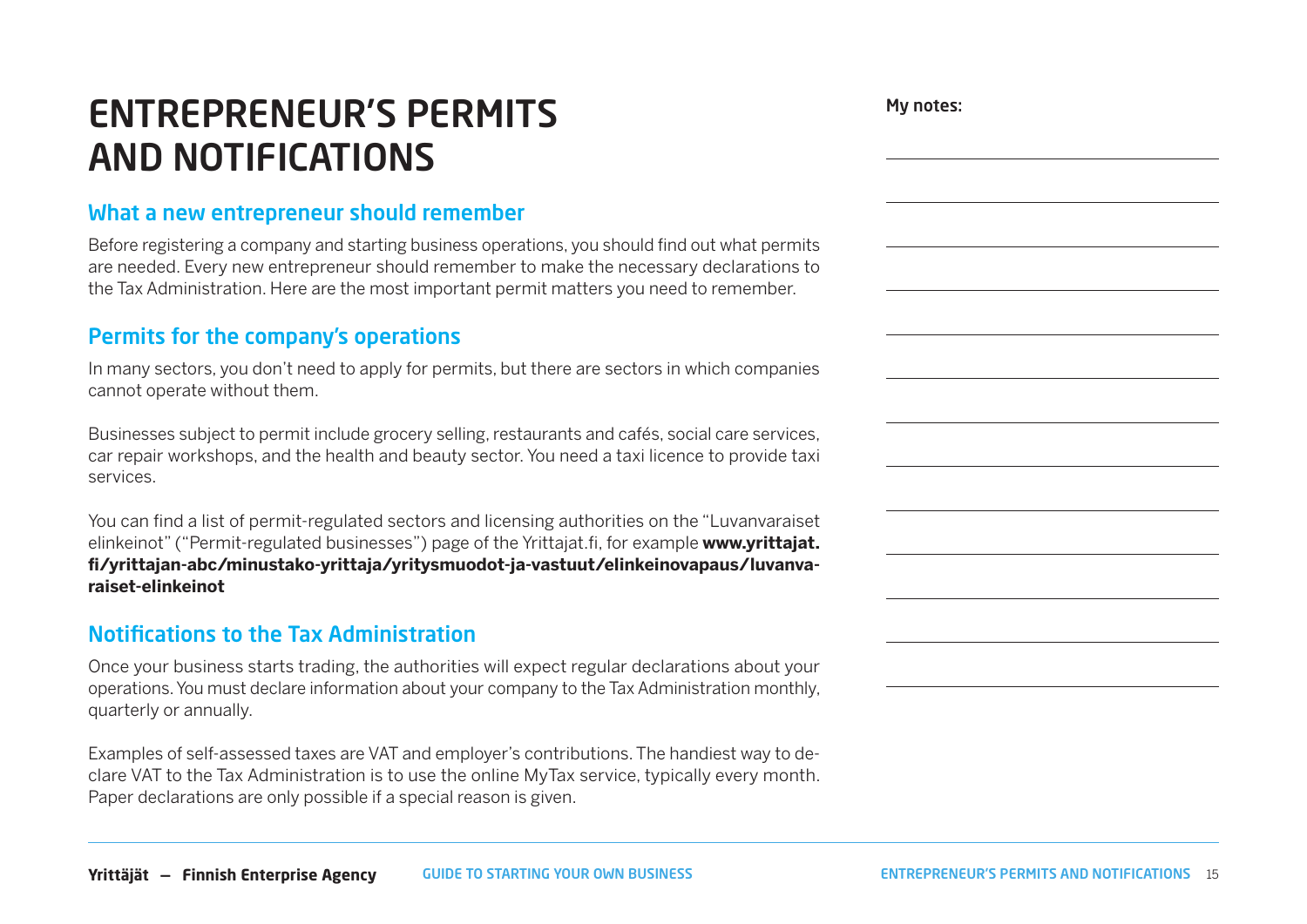Small companies may apply for extended declaration and payment terms for VAT. If the company's turnover for the financial year is under €10,000 (as of 2020), the company does not have to register as VAT-liable. In this case the company does not add VAT to its invoices. The reason for not being VAT-liable must be mentioned on invoices. For companies trading with other EU member states, a separate EU VAT recapitulative statement is required.

If you are an employer, you must always provide information about your employees' salaries and fringe benefits to the incomes register within 5 days of paying salary. In addition, you must provide information to the incomes register on the total amount of the employer's health insurance contribution.

Small employers may apply for extended accounting periods for employer contributions. That means they can pay their advance withholdings and employer's health insurance contributions in quarterly instalments.

As an employer, you no longer need to file separate annual declarations, as salary information is transferred from the incomes register to the Tax Administration, pension funds, insurers and the Employment Fund. You can apply for compensation for occupational health service on the Kela website.

## Tax declaration in April

The deadline for the tax declaration depends on the type of company. Sole traders, open partnerships and partnerships file their tax declarations at the start of the April following the end of the tax year. Limited liability companies and cooperatives file their tax declarations within four months of the end of the financial year.

## Declaring building projects to the Tax Administration

Companies and independent entrepreneurs (sole traders) who commission building work must declare information about the projects to the Tax Administration monthly if the value of the work, before VAT, exceeds €15,000. The main builder on a joint building site must declare employee information monthly if the total value of the building project, before VAT, exceeds €15,000. You can file self-assessed taxes to the Tax Administration via the MyTax (OmaVero) service.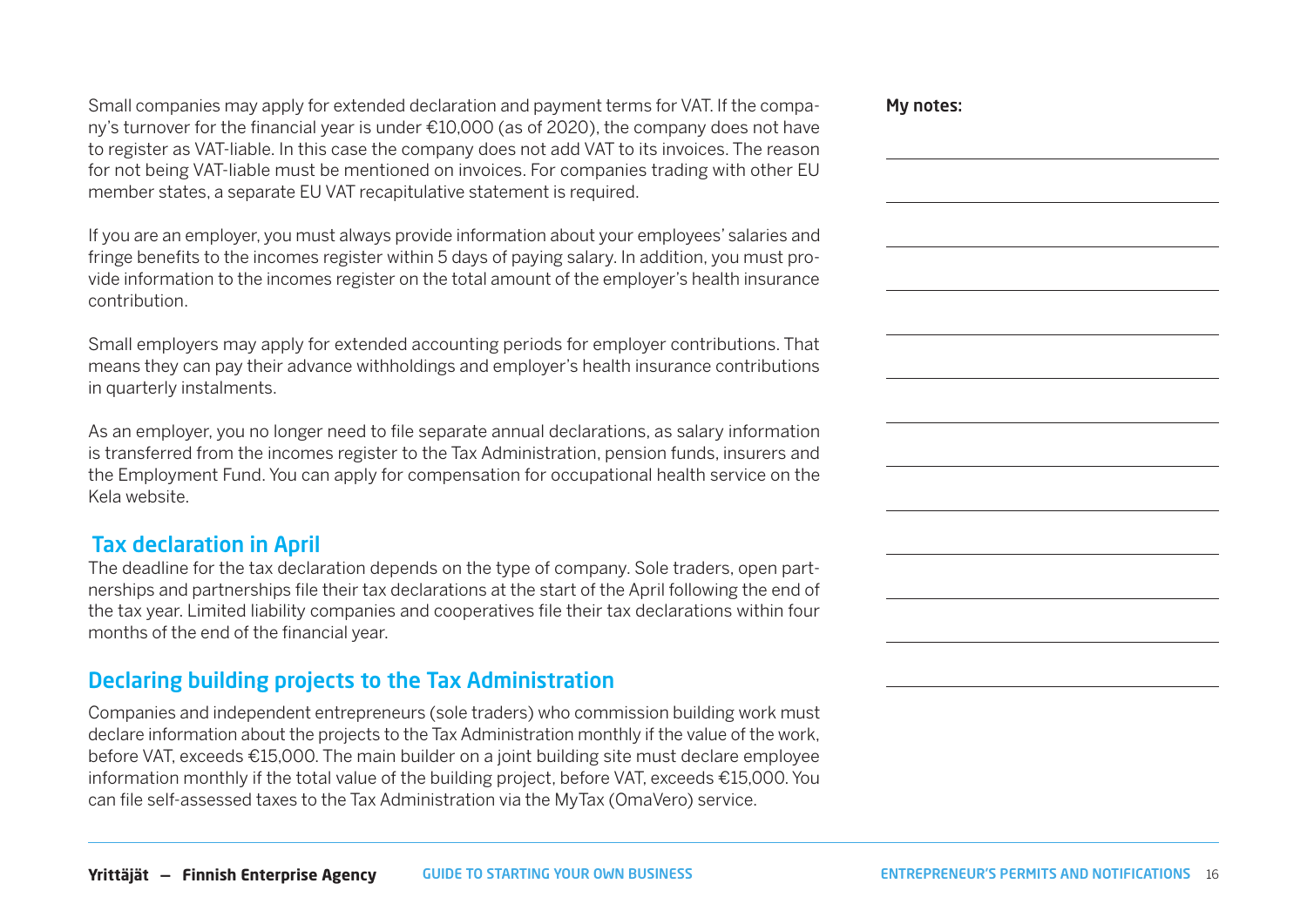## Declare all changes

Remember that you must report on all changes that happen in your business, such as to the type of company or sector of operations, to the trade register and the Tax Administration.

## Useful links:

#### **[www.yrittajat.fi](http://www.yrittajat.fi)**

Provides a comprehensive info bank about everything related to entrepreneurship, as well as – free for Suomen Yrittäjät members – tax and legal advice services, advocacy, networks and money-saving benefits.

#### **[www.uusyrityskeskus.fi](http://www.uusyrityskeskus.fi)**

The Finnish Enterprise Agencies offer free, confidential advice for new entrepreneurs.

#### **[www.vero.fi](http://www.vero.fi)**

The online services of the Tax Administration offer detailed information about the declarations entrepreneurs must make to the Tax Administration and instructions for using MyTax.

#### **[www.prh.fi](http://www.prh.fi)**

On the Patent and Registration Office (PRH) site you can download the forms you need for registering a company. The PRH also issues patents, utility models, trademarks and models.

#### **[www.avi.fi](http://www.avi.fi)**

The Regional State Administration Agencies' (AVI) website has detailed information about the permits and declarations needed in when running a business.

#### **[www.suomi.fi](http://www.suomi.fi)**

Offer important services for individuals and companies in one place. The company section has a lot of basic information about running a company.

#### **[www.team.finland.fi](http://www.team.finland.fi)**

Team Finland brings together all state-funded international expansion services in one place.

#### **www.tulorekisteri.fi**

This is where all employers record information about the salaries and fringe benefits they pay. They do so after each payday and for each employee separately. In addition, they file a separate employer's notification each month about the total amount of employer health insurance contributions they have paid.

## JOIN [SUOMEN YRITTÄJÄT](http://www.yrittajat.fi/liity)  HERE:

www.yrittajat.fi/liity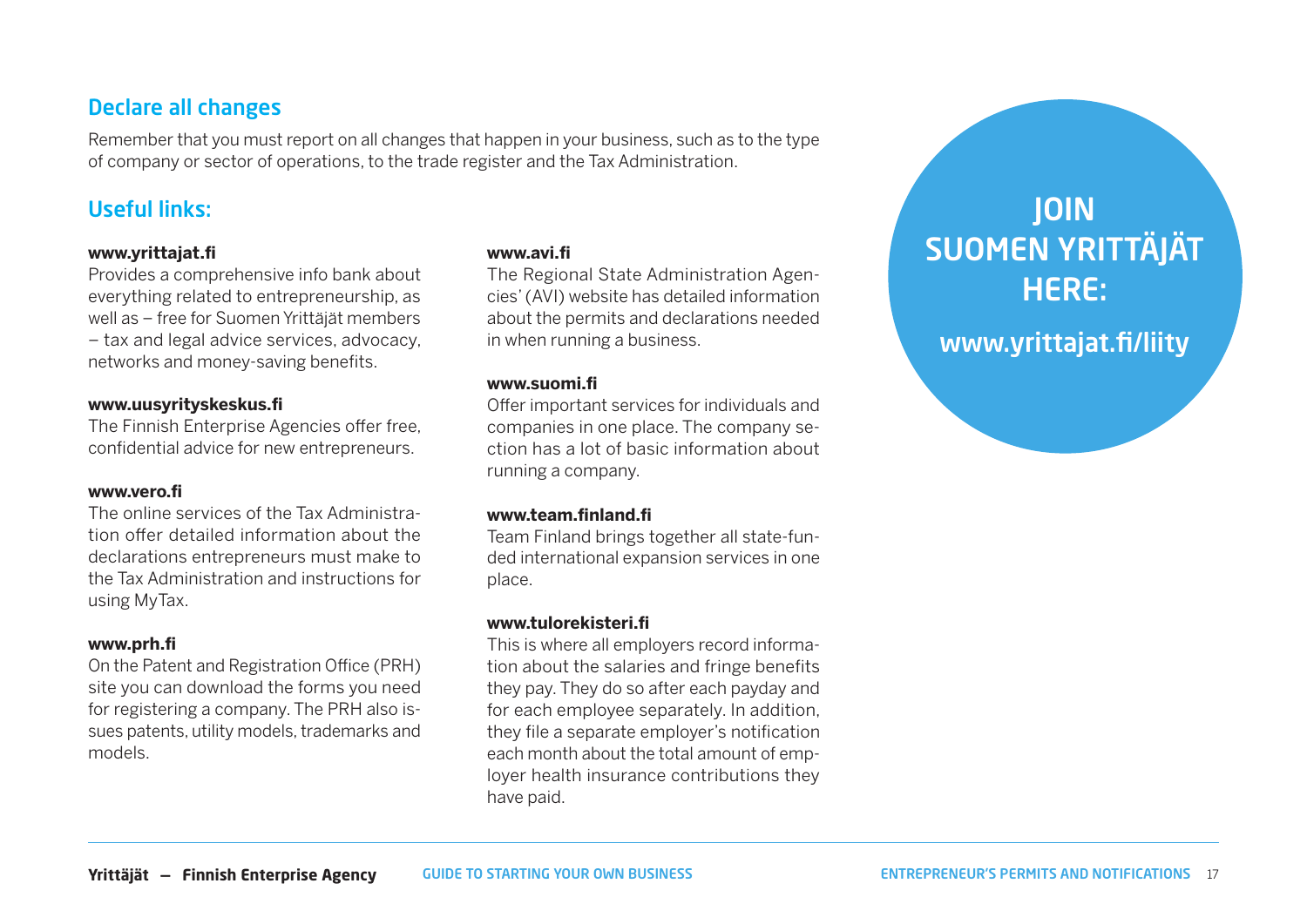## COMPANY ACCOUNTS

### Accounting mistakes can be expensive – professional help is worth it

In business, you should concentrate on what you can do best. Accounting is one of the things it's worth outsourcing – it will save you time and grey hairs.

One of the first important actions for a new entrepreneur is to find a good, knowledgeable accountant. All companies are obligated to maintain accounts under the Accounting Act. If you don't know the law well enough and do your accounts yourself, mistakes such as incorrect entries or forgotten declarations could occur. These could end up being expensive.

A professional can do accounts quickly and precisely, and you can spend the time saved on developing and selling your services – the core of your business.

A professional can also be useful when you need to negotiate with a bank manager or investor who, you hope, could fund you. Retaining an external accountant gives you more credibility and someone you can turn to for advice about anything related to your company's finances.

## Where can I find an accountant?

This is a diverse sector, so if you don't know a competent accountant, the best way to find a knowl-edgeable one is to use the list of authorized accounting firms or accountants with the KLT accounting qualification on the Taloushallintoliitto website.

Authorized accounting firms are monitored: such a firm must operate in accordance with the law and best accounting practice. Another advantage of an authorized accounting firm is that it will have liability insurance in case of mistakes. They can happen, as accountants are just people too.

You can also get reliable contact information from the Finnish Enterprise Agencies.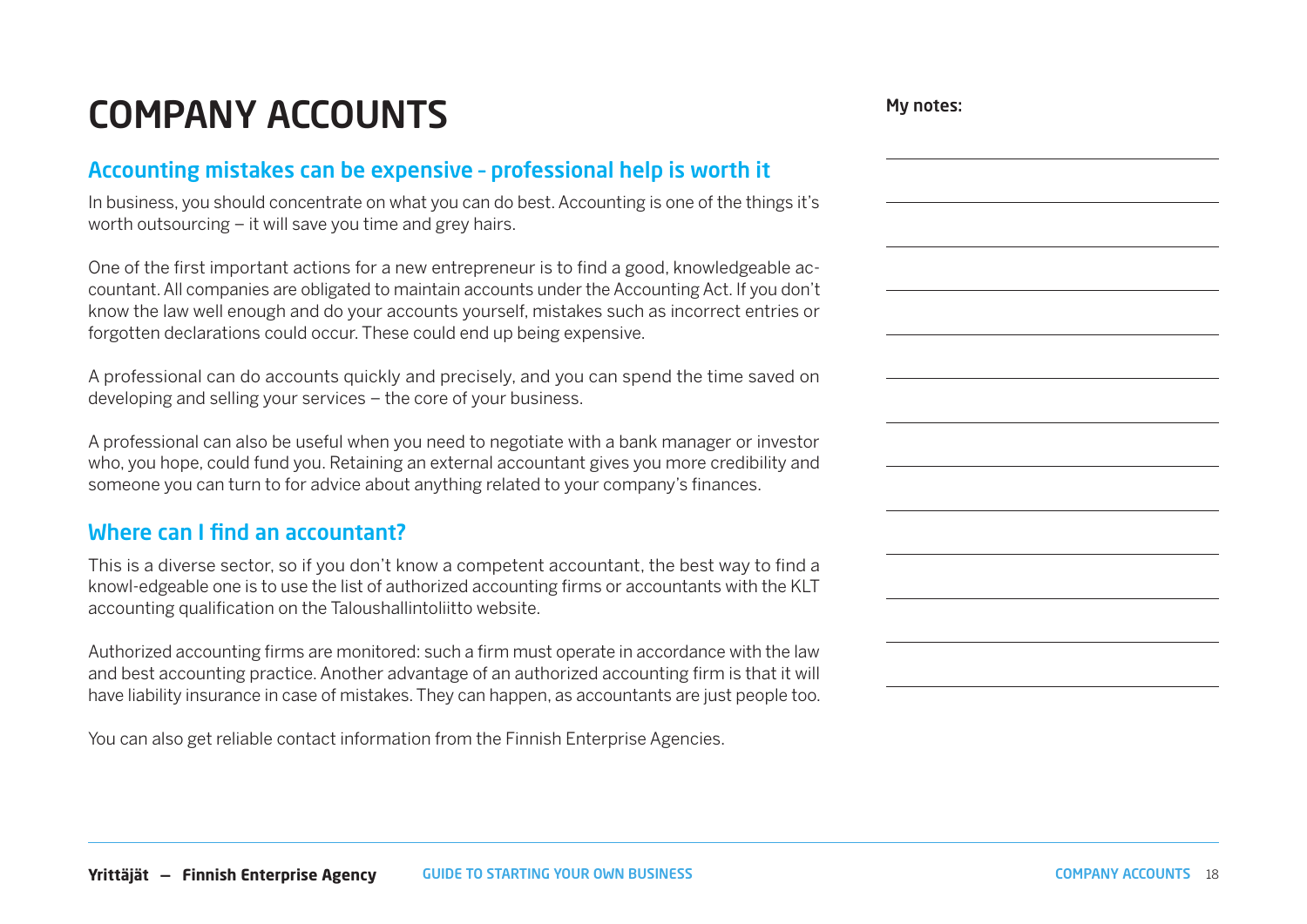Nowadays, accounting firms offer a wide range of services, and if, for example, you want to outsource payroll and salary payment later on, you should make sure in advance that a firm offers these services. An accounting firm can also offer support in managing your company's finances, which is when its knowledge of your sector is useful. If, however, you just need the minimum legal level of accounting and your sector does not have any special features, knowledge of your sector is not that important.

Electronic financial administration programs and various cloud services help you keep abreast of your company's financial situation. They can make sharing vouchers and work with your accountant or accounting firm easy. Even if an accountant is one of an entrepreneur's best friends, it's good to have some knowledge of accounting yourself.

#### **Remember these, at least:**

 $\bullet$  Sign a written contract with an accountant or accounting firm which clearly states which matters are the accountant's responsibility and which are yours. Authorized accounting firms use a contractual template written by Taloushallintoliitto (the financial management professionals association). Read the contract carefully and ask about anything you don't understand.

 $\bullet$  Make careful notes on vouchers and receipts to explain what they are for. If it is for corporate hospitality, for example, write who your guests were and why they were hosted.

 $\bullet$  If you use an electronic financial management system, storing the additional explanations there is enough. As well as receipts, keep original invoices, as they show such things as the VAT proportion

 Financial statements, reports on operations, accounts, charts of accounts and lists of ledgers and materials must be stored for at least 10 years following the end of the financial year.

The vouchers for the financial year, correspondence regarding transactions and other accounting material supporting financial transactions must be stored for at least 6 years following the end of the year when the financial year ended.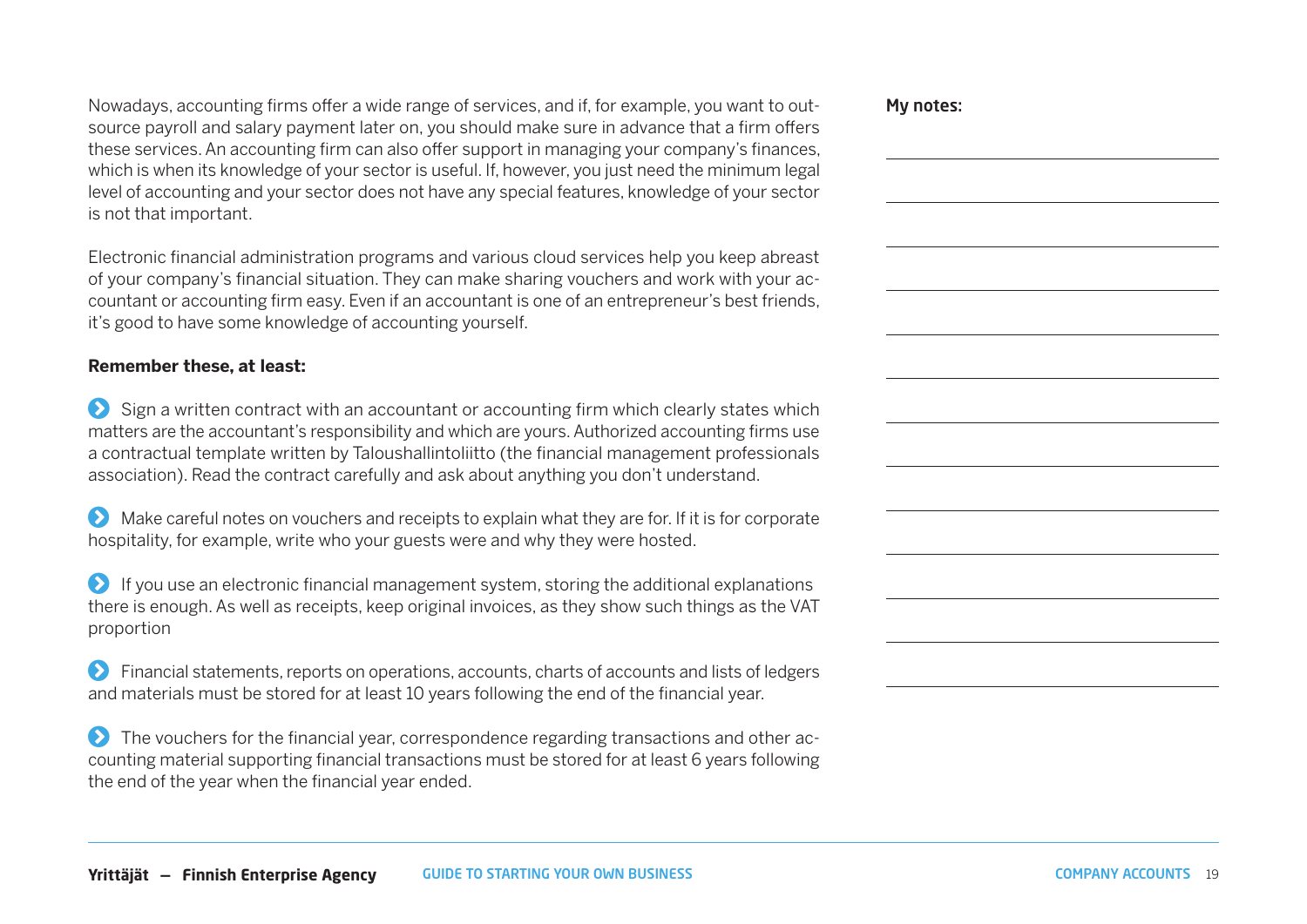## CORRECT INVOICING FOR YOUR BUSINESS

## Quick guide for a new entrepreneur

You should set up proper invoicing for your company before beginning operations. Here are some quick invoicing instructions for a new entrepreneur.

## Payment term

You should invoice customers immediately after providing them the product or service. When you invoice quickly, you project a professional image of your company and ensure that money that is due to you is not earning interest in someone else's bank account.

The maximum legal payment term is 30 days, but parties can also agree to a maximum payment term of 60 days. Payment terms are usually from 14 to 30 days. To ensure cashflow, a small business owner should try to negotiate payment terms that are as short as possible, even as short as 7 days.

## How do I send invoices?

More and more companies, organizations and authorities only accept web invoices. It is a costeffective and secure method, as a web invoice contains the details needed for an invoice. Web invoices sent online are entered into both parties' financial management systems and there is no danger of the invoice waiting for approval for a long time on someone's desk.

In Finland, in addition to banks, there are several web invoice operators, and their pricing varies. There are also differences in how suitable they are for larger and smaller entrepreneurs and how they work with different banks' systems. Thus, it's worth really getting to know the practices of different operators. For a new entrepreneur, a web invoice sent via your own bank is the easiest way, but check the archiving practices in case you change bank for some reason.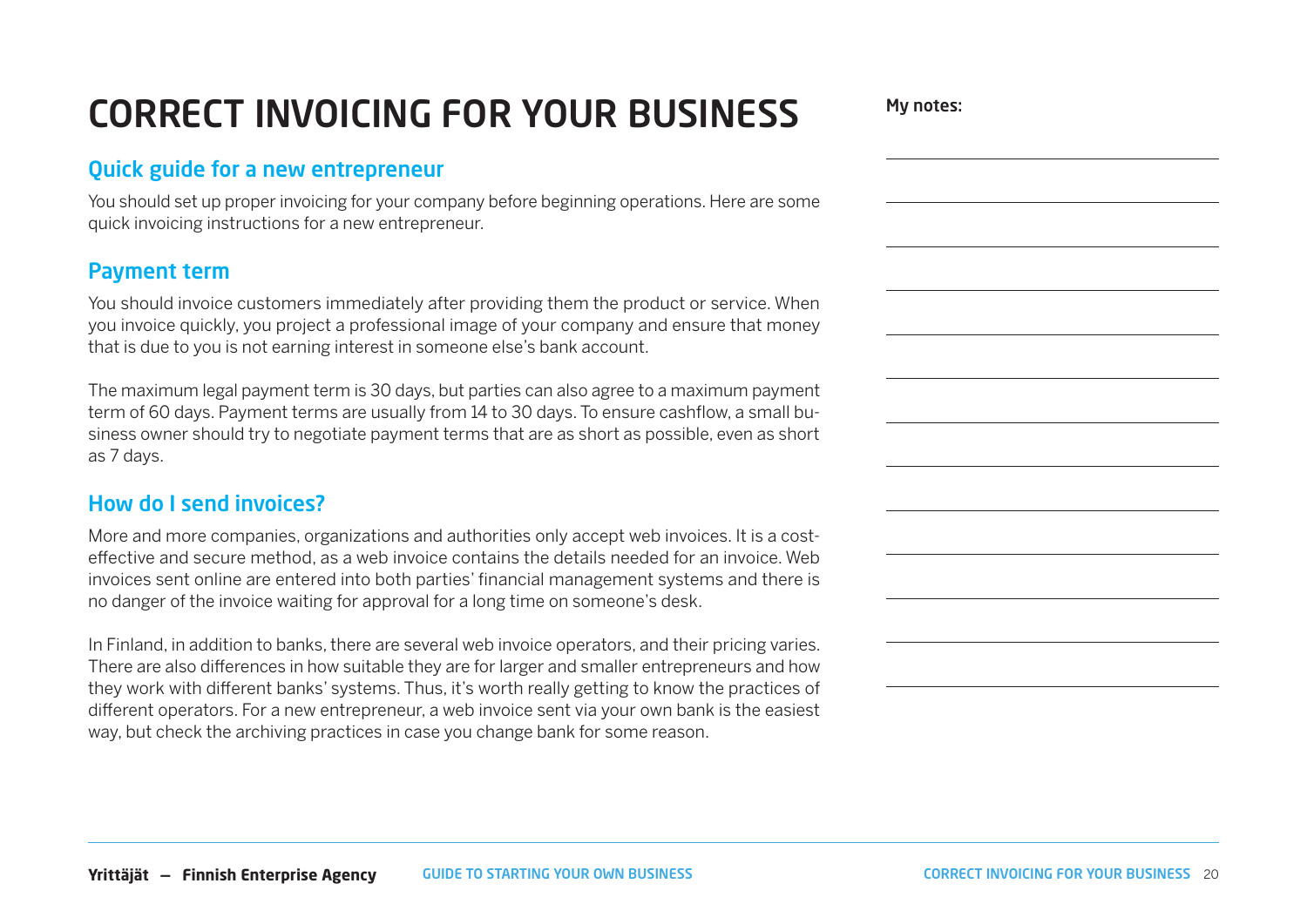A large proportion of companies, however, also accept invoices sent by email in PDF form. Some also accept paper invoices, but they must often be sent to a separate invoicing service to be scanned. This makes invoicing slightly slower and also adds postage costs.

There are readily available invoice templates online, but often you can get the best one for you by adjusting them or designing your invoices from scratch – as long as you make sure that the invoice contains all the necessary details.

You can also outsource invoicing to one of the invoicing services available online. They charge a service fee of a few percent of the invoice total.

## Information that must be on an invoice:

- date of issuance of invoice
- serial identifier number
- seller's VAT number (business ID)
- **buyer's VAT number in the case of reversed tax obligation** and intra-community supplies
- seller's and buver's name and address
- **8** amount and nature of goods, extent and nature of services
- delivery date of goods, date of provision or advance payment of services
- $\bullet$  tax base by tax rate and unit price before tax, refunds, discounts
- $\bigcirc$  tax rate
- **amount of tax due**
- **b** basis for tax-free pricing or reversed tax liability
- **1** in an amended invoice, reference to earlier invoice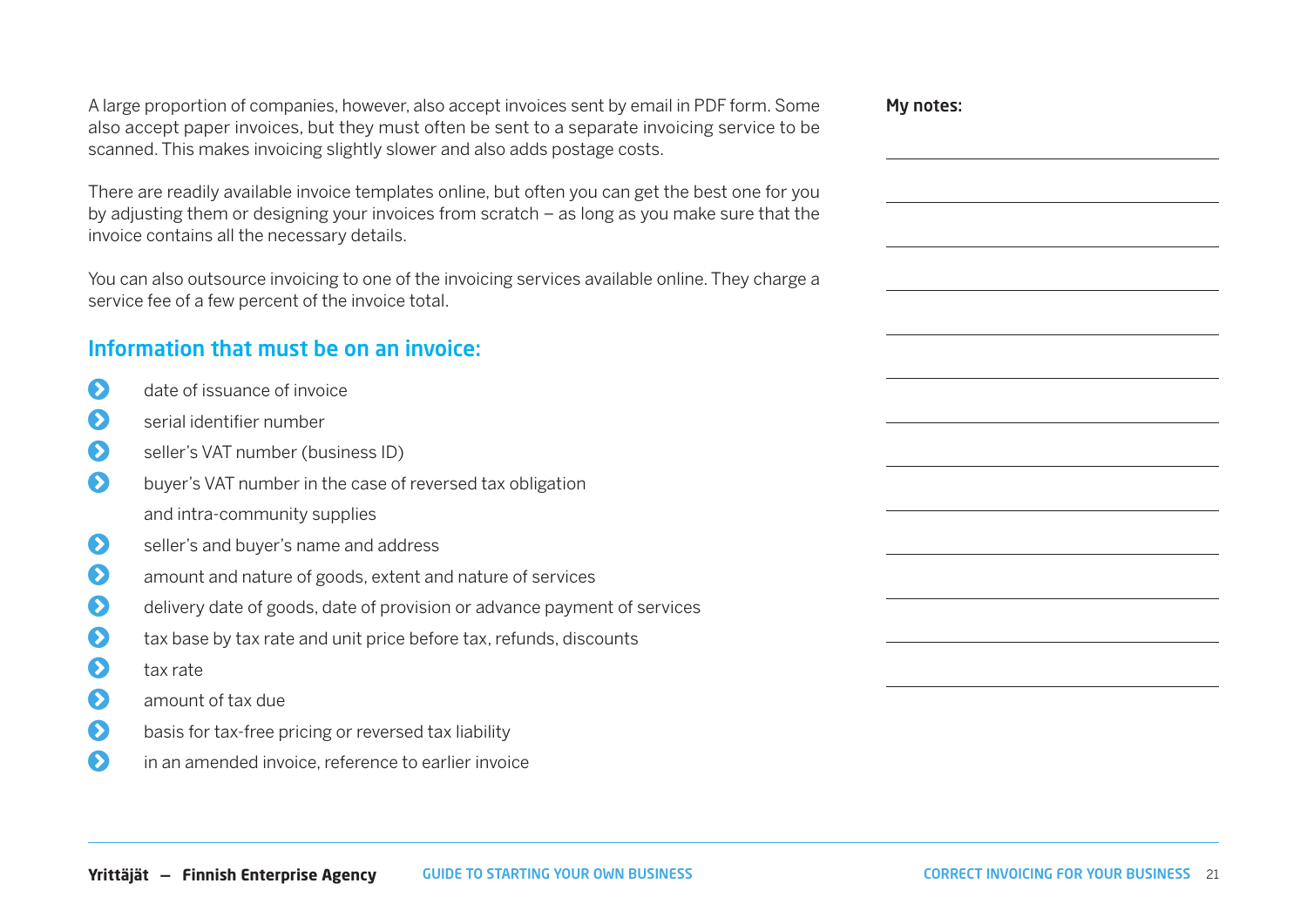## Archive your invoices properly

### Remember debt collection!

Prepare for situations in which your customer does not pay. You can make informal inquiries about delayed payment of invoices and send a more formal payment reminder 14 days after the invoice due date. After two payment reminders, you can send the unpaid invoices to a debt collection agency. The EU Late Payment Directive provides for a €40 standard charge in business-to-business invoicing if an invoice is not paid on the due date. A standard charge is not the same thing as late payment interest.

An entrepreneur must store all accounting-related materials for six years following the end of the calendar year in which the financial year ends. Whether you use web, PDF or paper invoices, make sure that vouchers for them are entered into your accounts. An electronic voucher is enough, which makes paperless accounting and archiving easier. You shouldn't bin invoices you've already sent. If an invoice is incorrect, issue a credit note and a new invoice.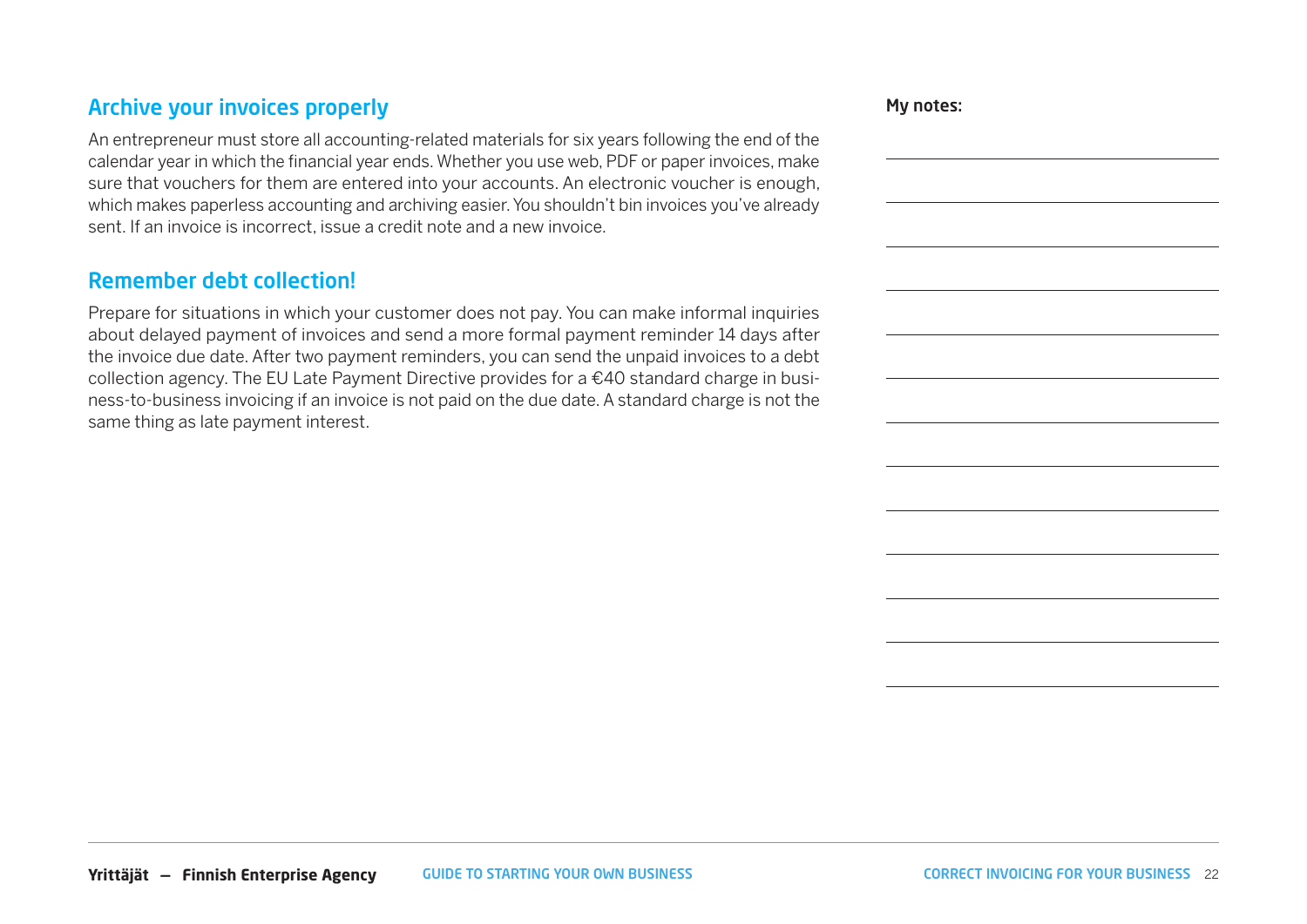## ENTREPRENEUR, AVOID THESE MISTAKES

## A mistake is a gift – but usually an expensive one

It's not worth getting depressed about failure, as mistakes happen and you can learn from adversity. An excited entrepreneur avoids the worst pitfalls by keeping a clear focus and feet on the ground, even when presented with amazing offers.

## Be careful on the phone

A new entrepreneur is a favourite target for telemarketers (see the Company Registration Form chapter for which contact information you should give). During the honeymoon period of your new business, you will get offers from providers of directory enquiry services, newspapers, organizations and manufacturers of corporate gifts. These sellers may also include scammers.

Don't rush to make any agreements on the phone before you are sure about what you really need. You can avoid deciding on unnecessary expenses in a rush by first answering "no thanks" and then thinking calmly about what you need.

You should think about what advocacy organizations you should join. Membership can bring benefits that are cheaper than the deals sold by telemarketers. For example, Suomen Yrittäjät membership includes free legal advice and access to an entrepreneurs' document bank.

### Beware of restrictive contracts

Read contracts carefully before signing anything. Large companies' contracts, in particular, contain clauses that can cause small business owners headaches. In such cases, consider getting expert assistance.

Large firms also often have tight payment terms and long payment times, which means working for a long time without being paid. As early as making an offer, you should negotiate with the company about whether you can invoice for the project as soon as the work begins or halfway through.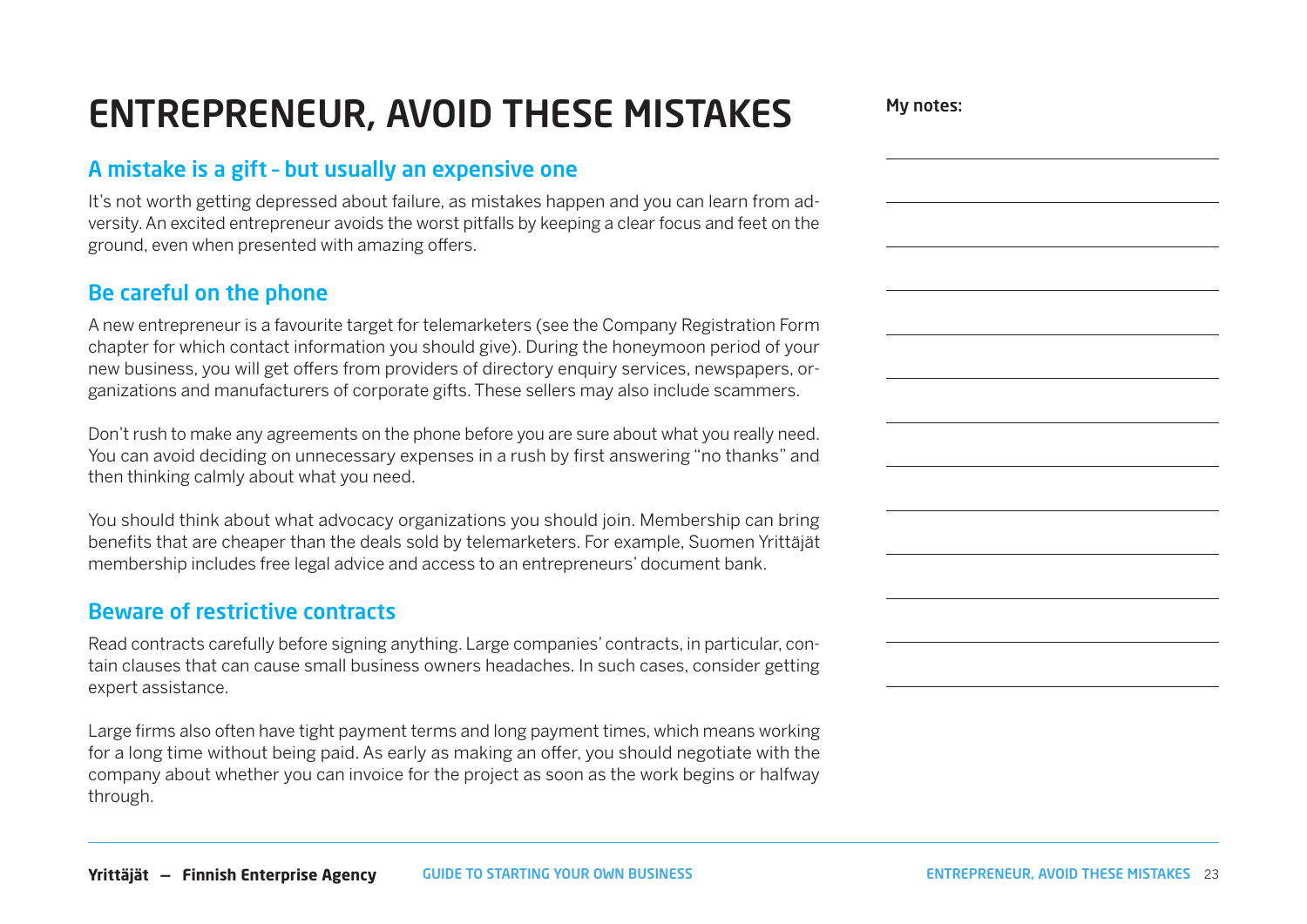## NDAs and sanctions

Non-disclosure agreements or NDAs have become common in many sectors. They can involve very large sanctions, so you should read them carefully. One experienced entrepreneur says: "I once returned an NDA and said I couldn't afford to help the company, as the potential contractual fine was half a million euros."

## Be careful with rental leases

Searching for premises for your business might be inspiring, but rental leases are often at least three years long. You are then tied into a lease, even if your business expands or shrinks unexpectedly. Work out what you're prepared to agree to. It's always worth negotiating with landlords to see if they are prepared to sign a shorter lease, or one that can be more easily terminated.

## Insufficient insurance is a stupid saving

Assess realistically what insurance you need. The risks in different sectors are very different and of different sizes, and it's not worth paying for the unnecessary. On the other hand, insufficient insurance increases risk. Don't be satisfied with the insurer's website – find a person to tell you more. Ask colleagues in your sector and your accountant for advice. Entrepreneurial and other organizations also offer their members affordable insurance cover. Note that YEL pension insurance, in particular, is important. It is the entrepreneur's security in surprising situations.

## Shop around for all your services

Many entrepreneurs regret in hindsight that they did not shop around for services like banking, accounting or insurance. Charges can vary dramatically and produce needless costs, especially at the start, when your operations are still small.

## Doing business alone doesn't mean being lonely

Too many entrepreneurs burn out in working hard on one single product. Bearing responsibility and learning new things demands self-discipline and grit, but it's also important to network with other entrepreneurs. They understand best how you're feeling and can give you peer support in a tough moment.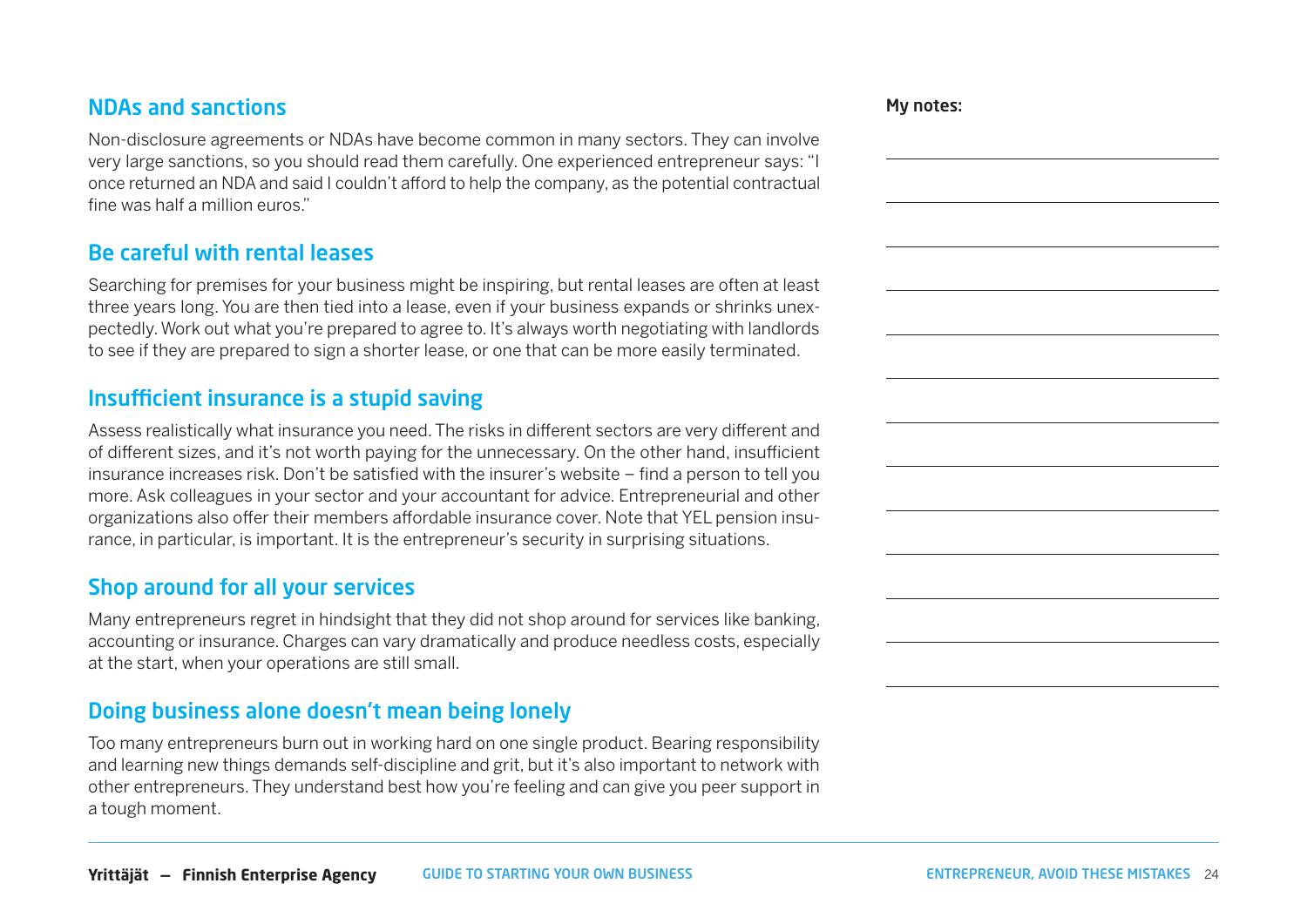Lifelong employees cannot understand how it feels to bear full responsibility for running a company, as well as your own and any employees' well-being. You can find networks in such places as the local and national member events and training sessions organized by Suomen Yrittäjät.

## Be flexible, be proud

An entrepreneur needs to be able to survive constant change. Even if you have an amazing business idea, running a business requires nerves of steel. Every day brings surprises and demands problem-solving skills. You might think everything is in order, but then the tax authorities can demand extra information, an employee can fall ill in the middle of a busy period, or your largest customer can switch to a competitor.

**Amidst challenges, remember to be proud of yourself. Not everyone can do what you can.**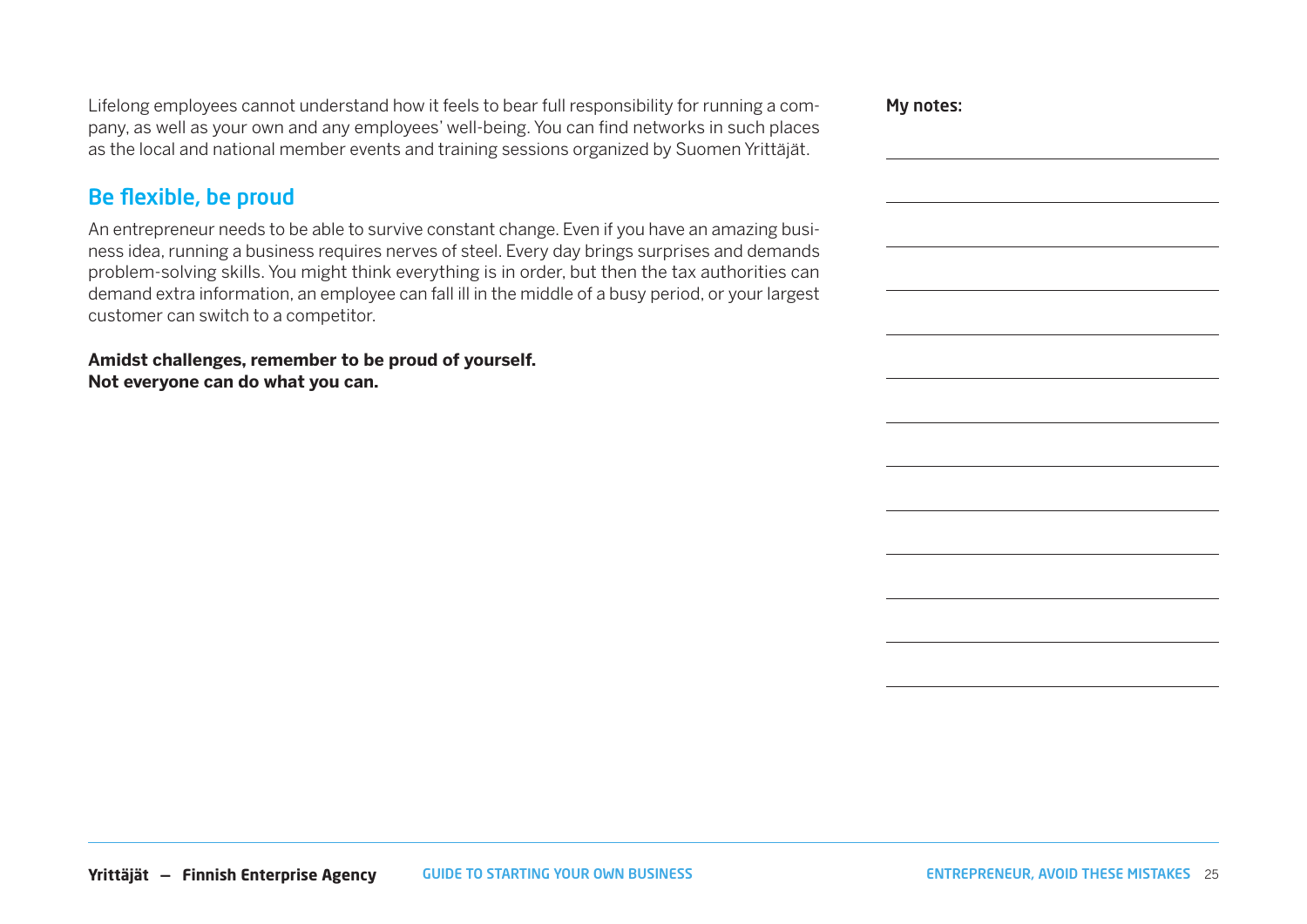## THE ENTREPRENEUR'S OBLIGATIONS

## 6 things an entrepreneur must always see to

An entrepreneur has certain obligations, but in spite of the common misconceptions, there are just a few compulsory things. It is worth an entrepreneur's while developing a good relationship with the tax authorities.

When considering becoming an entrepreneur the most important thing is to make a decision – everything else will follow. When you have registered your company and received the necessary permits, practical life beings. Running a business is not rocket science, and people of all backgrounds, qualifications and ages have managed to do it. You too can do it, once you remember these obligations.

## Entrepreneur's obligation No 1:

have a good relationship with the tax authorities – your most important duty is paying tax.

Generally, advance taxes are determined in accordance with the previous year's income data, or, for a new entrepreneur, on the basis of estimated turnover. Advance taxes must be paid in time and you should keep an eye on them to make sure they are in the correct proportion to your income. If your taxes are too high or too low, contact the Tax Administration in good time to adjust them to the right level. If you paid too little or too much advance tax, apply for an adjustment in advance tax in the MyTax service. That prevents any possible back taxes and interest.

In addition to advance taxes, an entrepreneur should file and pay VAT and earnings-related unemployment benefit and administer any information about employees' salary and health insurance contributions to the incomes register, and information on payment of employer contributions.

If it begins to look like there may be problems in paying tax, contact the tax office in good time to agree on payment terms or a new breakdown of payments. Sometimes it is possible to negotiate with the tax authorities, and they can give you good assistance and tips.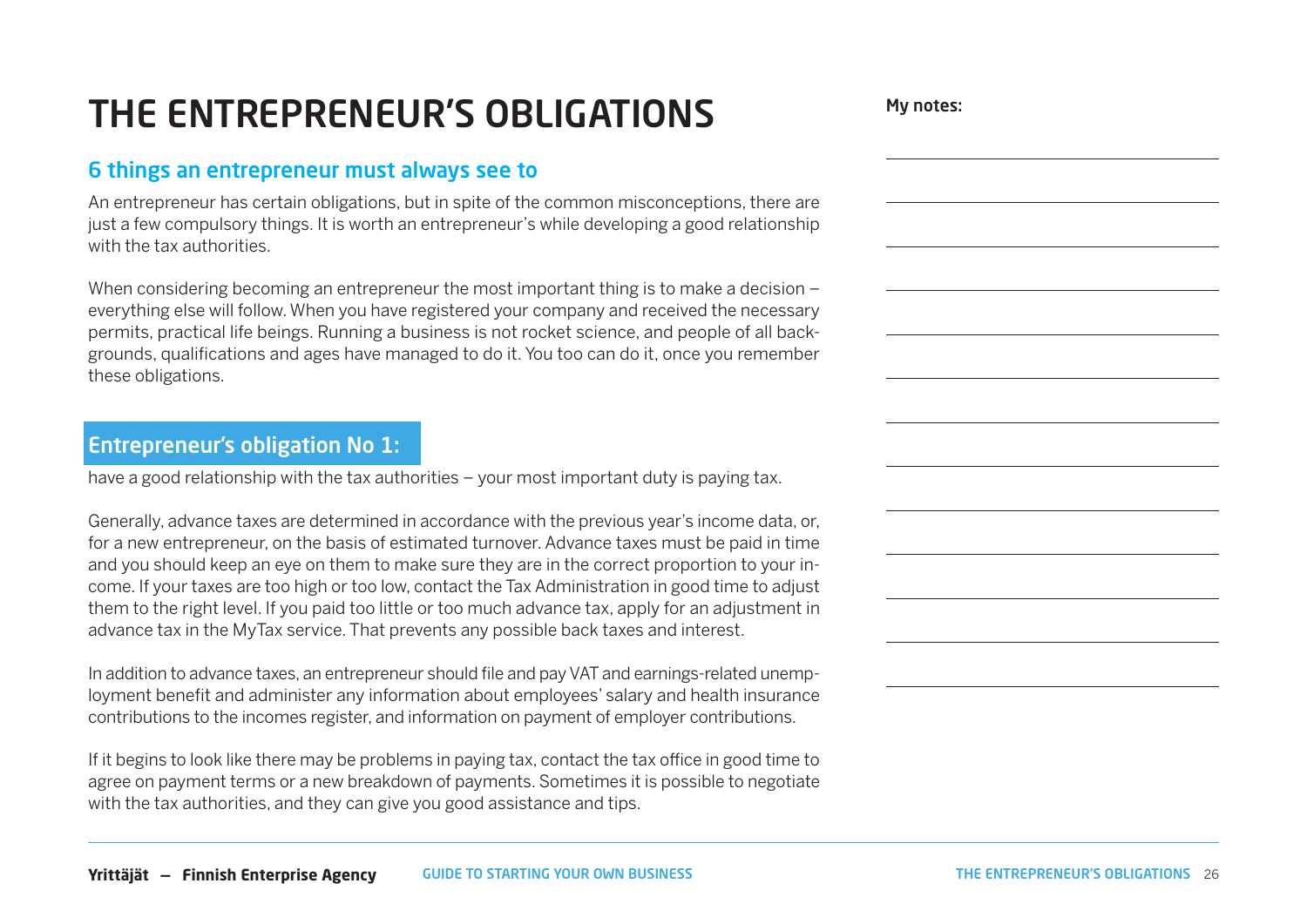### Entrepreneur's obligation No 2:

ensure you have social security.

As an entrepreneur, you are responsible for your social security. Your entire statutory social security, including all payments and benefits, is based on the annual income you set for the purposes of the entrepreneur's pension insurance, or YEL. You should not estimate this annual income at too low a level. The YEL annual income determines the size of your pension, sick pay, parental benefits and unemployment benefit. An entrepreneur is covered by earnings-related unemployment benefit if the YEL has been defined as at least €13,076 annually (2020) and you can join SYT, the entrepreneurs' unemployment fund.

YEL insurance is compulsory once your personal work input to the business – usually the same as your income exceeds €7,958.99 annually (2020). In addition, when your business operations last for at least four months, you are obliged to take out YEL pension coverage.

### Entrepreneur's obligation No 3:

manage your accounts carefully.

You can do just as many others do: trust in professional help and outsource your bookkeeping to an accounting firm. A professional will do it right the first time and, additionally, give you help and valuable practical tips in managing your company's finances.

### Entrepreneur's obligation No 4:

always keep enough in your business account to at least pay tax.

## Entrepreneur's obligation No 5:

act in time, react in time.

If you know there are challenges ahead, it is better to be active sooner rather than later, because you can negotiate with banks, senders of invoices and the Tax Administration. It's not worth stubbornly driving yourself into a dead end.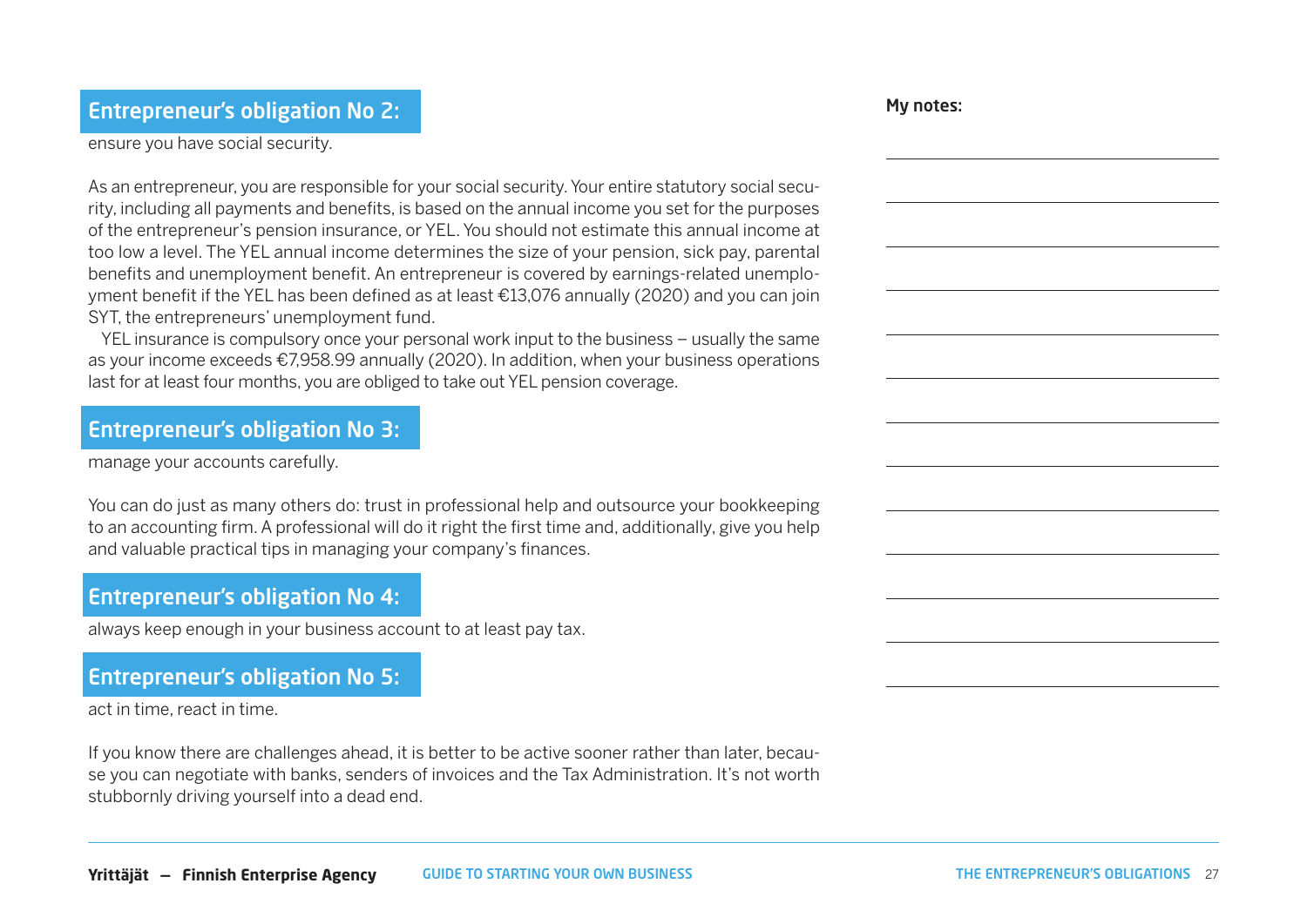## Entrepreneur's obligation No 6:

look after yourself and spend time with people close to you.

Being an entrepreneur is a lifestyle but it does not mean slaving away 24/7. If your business takes up all the hours in the day, something is wrong with the business idea, resources or pricing. An entrepreneur needs time off, friends and other things to do, just like other people. You can't cope without them – and an entrepreneur who can't cope is soon a former entrepreneur.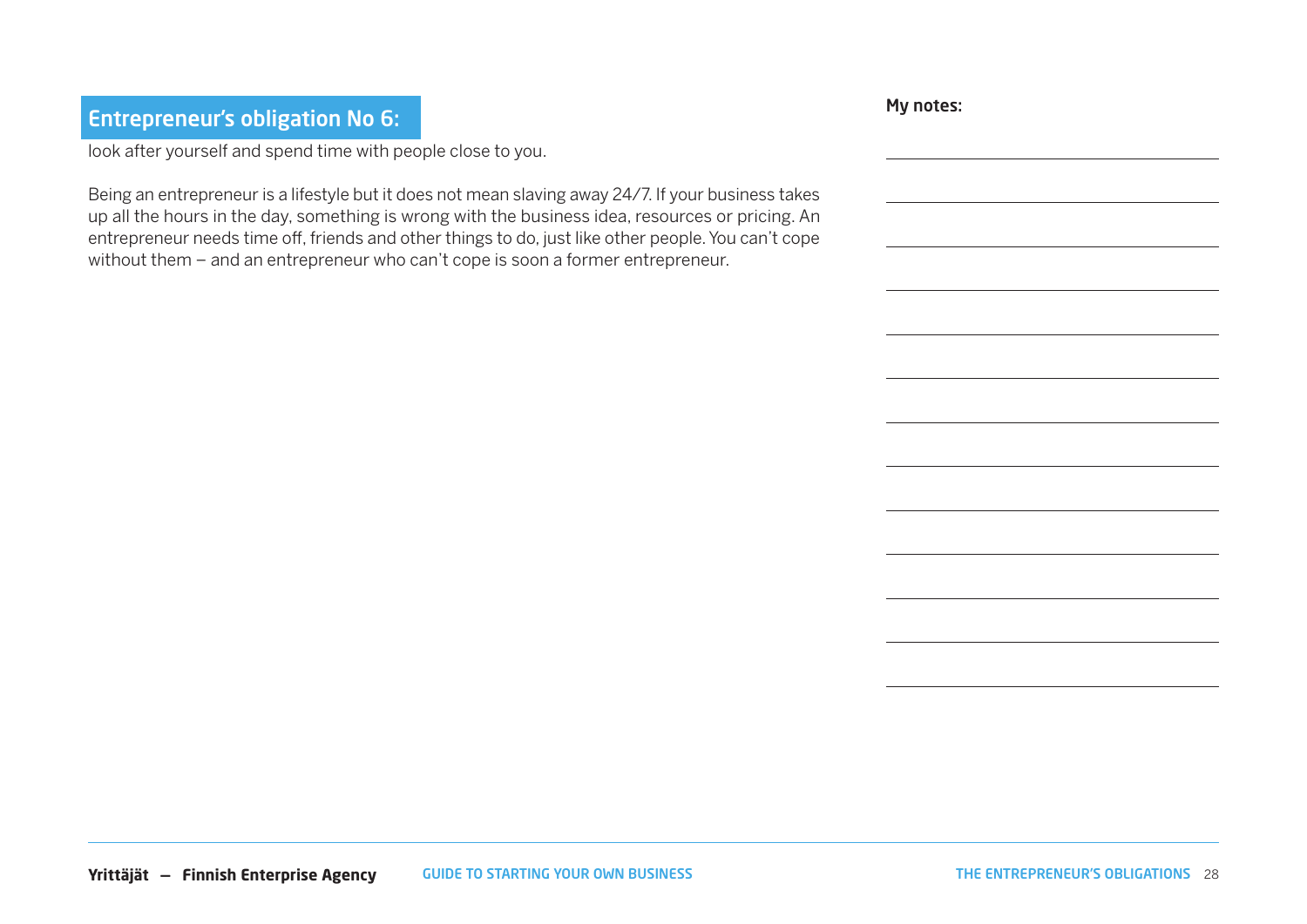## MARKETING CHECKLIST

### Do you want people to find your product? Invest in marketing

A great business idea – simply brilliant! But where are your customers? This 12-point marketing checklist will help you attract clients.

One basic mistake new entrepreneurs make is to forget marketing. A brilliant idea is not enough if your customer doesn't know anything about it. No matter how wonderful your product or service is, your customers will not find you unless you attract them.

#### **You should answer three questions in good time before registering a new company:**



Here exactly you target your marketing spending depends on your sector and customer group, so you should start with getting to know your core customer group. What hobbies do they have, what do they read and watch? Where do they move around and at what time? How should you address them?

Some company registers that telemarketers try to force on new entrepreneurs over the phone will not necessarily bring new customers. Instead, you should compile a register of regular customers from the start and ask your customers for permission to send them marketing materials. However, you should learn about the stricter rules about personal data gathering in force since May 2018. Selling something extra to an existing client is always cheaper than getting new clients.

GUIDE TO STARTING YOUR OWN BUSINESS 29 **Yrittäjät — Finnish Enterprise Agency**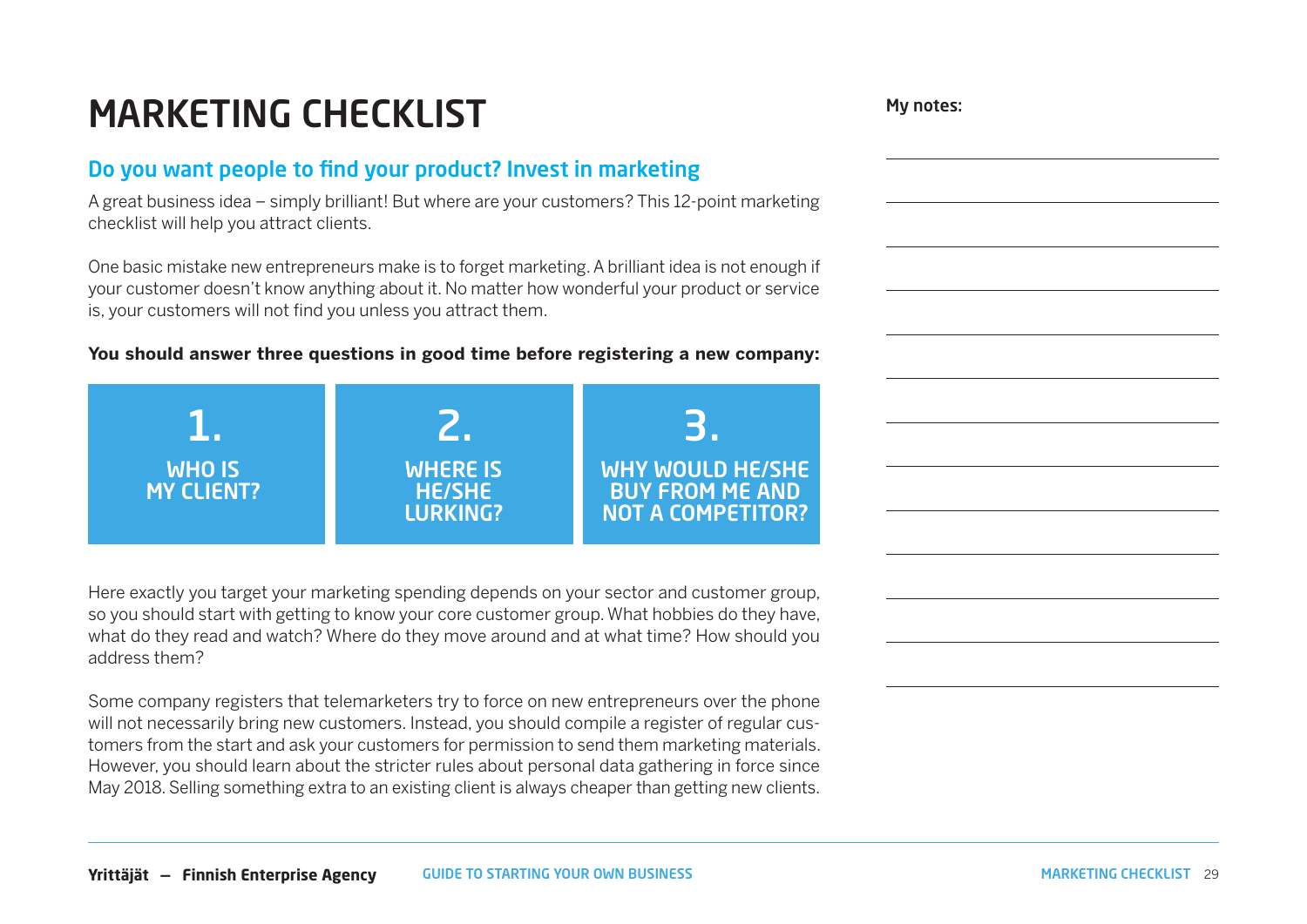## New entrepreneur's marketing checklist



You must remember to invest in marketing as early as when you apply for funding and make a budget – don't skimp on this.



Choose a business name that works well online and for which there is a vacant domain name. Get an email address with your domain – it will make you look professional and like a big company, even if you work alone. In practice, a domain can be reserved for you by companies that make and administer websites, which you can find, for example by searching online for "reserve a domain name".



People are online, so make a website that serves your customers' needs. Instead of fiddling with details and writing long texts, spend time on achieving clarity and conciseness. Nowadays, a website must work on a mobile device, too. Pictures and videos make your content shine. All this demands a little effort and money, but it is not expensive.



Look after your social media presence. That's where word gets around. Remember to give regular, interesting updates. You can also pay to boost your posts on Facebook.



Work out who your competitors are and what they do. How can you stand out from them in your customers' eyes? Why would someone buy from you? What can you offer that's new or better?

Find out what the highest possible price your customer group is willing to pay would be. Don't price too low, as volumes are usually low when you start trading. Price is not the biggest competitive advantage for a new entrepreneur.

Even small-scale market research helps you and can be presumed to pay for itself with time.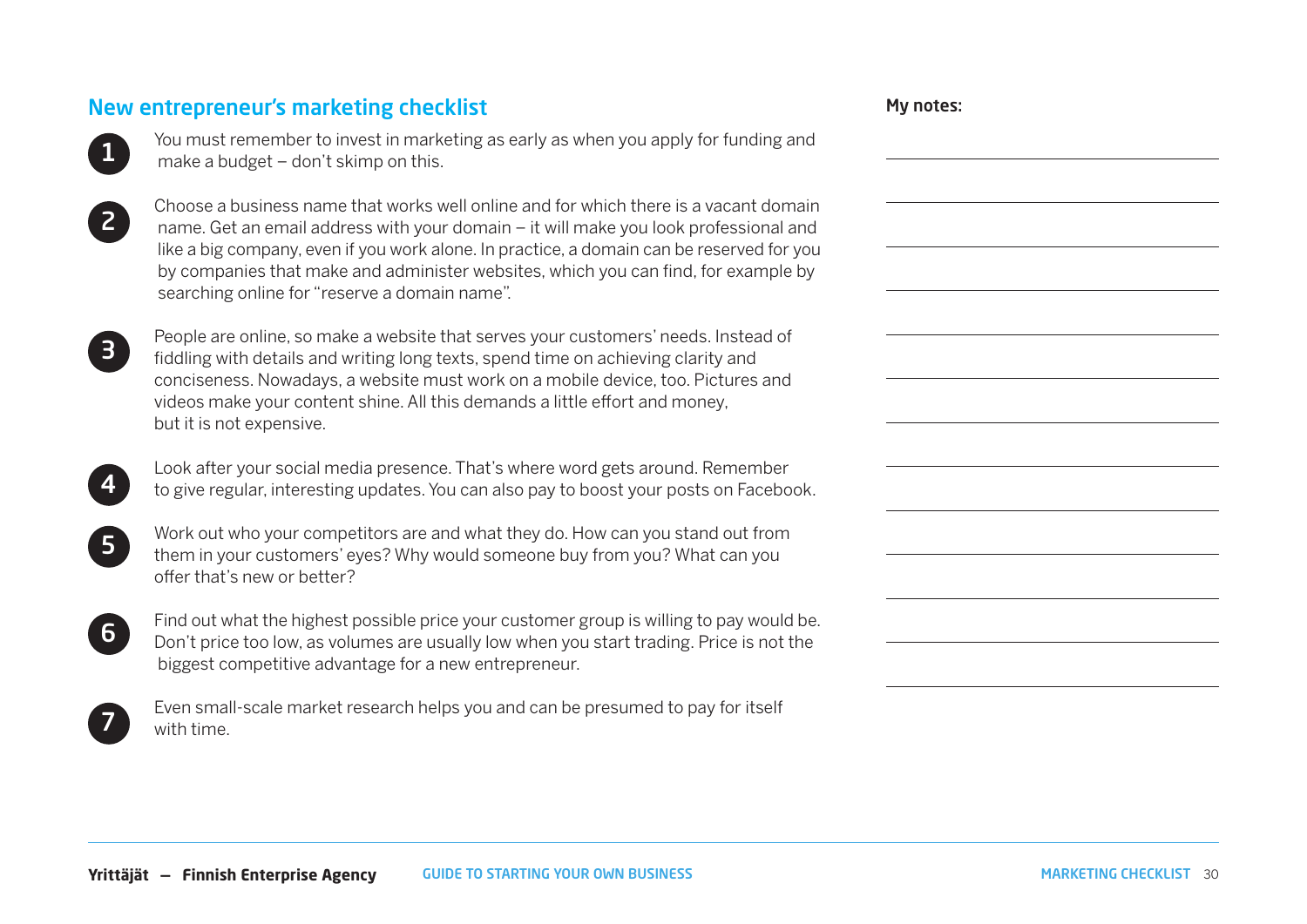| 8                        | Put your business on the Google My Business service.                                                                                                                                                                                                                                                                                                                                                                       | My notes: |
|--------------------------|----------------------------------------------------------------------------------------------------------------------------------------------------------------------------------------------------------------------------------------------------------------------------------------------------------------------------------------------------------------------------------------------------------------------------|-----------|
| 9                        | When you start trading, learn about Google AdWords, which can help you guide web<br>searches to your website. Also learn about data-driven marketing, i.e., targeted digital<br>marketing based on customer profiling, behaviour and the traces they leave online.                                                                                                                                                         |           |
| $\overline{\mathbf{10}}$ | Put yourself in your customer's shoes. Advertising, even in a visible place, won't bring in<br>customers unless you offer something new and interesting. With every marketing effort<br>- print or TV ad, flyer, pin or social media campaign - think about what the customers<br>see and the reaction you want them to have. Print advertising still works, but is it the<br>right tool for reaching your customer group? |           |
| $\overline{11}$          | Make new contacts, but don't be afraid to use old ones, too. Customers are people, and<br>people's respond differently to people they know and don't know.                                                                                                                                                                                                                                                                 |           |
| 【12                      | Even in the digital age, business cards are a great way of exchanging business<br>information. They are cheap and won't get lost if your phone does.                                                                                                                                                                                                                                                                       |           |
| plans.                   | Suomen Yrittäjät organizes training sessions for entrepreneurs on a range of topics, including<br>marketing. The Finnish Enterprise Agencies can also offer help in marketing and making business                                                                                                                                                                                                                          |           |
|                          | Entrepreneurs who receive initial funding (starttiraha) in Uusimaa should also take advantage<br>of the Startti Plus service. It pairs you with an expert who will help you devise a plan to develop<br>your business's profitability, growth, sales and marketing. This service is free of charge. Further<br>information at https://www.uusyrityskeskus.fi/yrityksen-perustaminen/startti-plus/                          |           |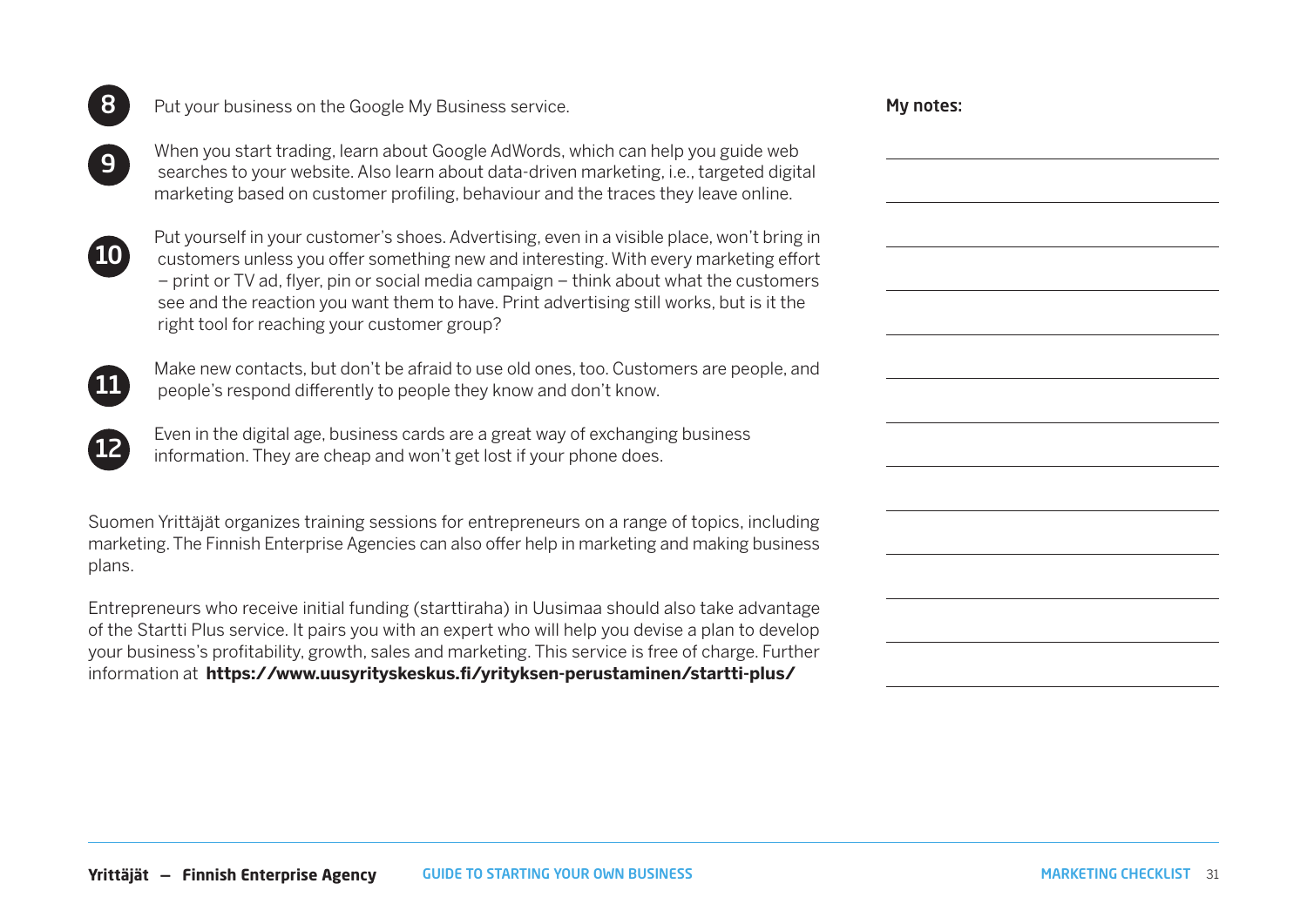## RELIABLE HELP FROM THE FINNISH ENTERPRISE AGENCIES

## What are the Finnish Enterprise Agencies?

Everyone thinking about setting up a business can get help for developing business ideas and registering a company. You're welcome to use our services even if you're only thinking about whether entrepreneurship might be the right path for you. Our services are free and our advice is impartial. The service is funded by municipalities and businesses in the different regions.

### You can access these services for free

Our most important service is personal advice, but the Finnish Enterprise Agencies also arrange many information sessions, training sessions and networking events. We offer you:

> A sparring partner for forming your business idea. Tough questions from a third-party expert to help you clarify your idea.

**1.**

Support and tools for your business plan business calculations and profitability assessment.

**2.** 

**3.** 

Facts on tax, insurance and requirements. The Finnish Enterprise Agencies also offer an extensive and detailed guide for new entrepreneurs free of charge.

GUIDE TO STARTING YOUR OWN BUSINESS 32 **Yrittäjät — Finnish Enterprise Agency**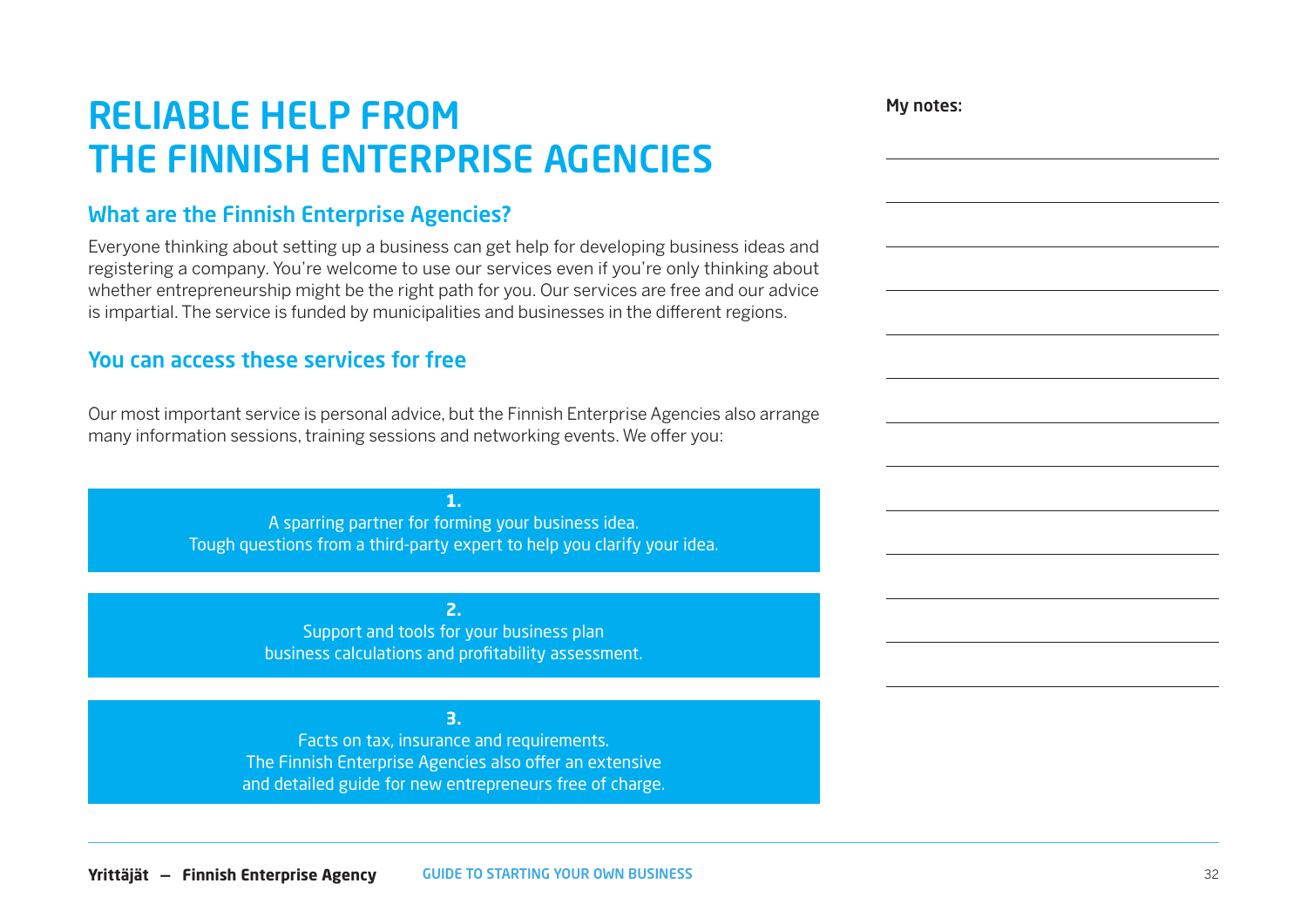## Find your nearest Finnish Enterprise Agency

BUSINESS JOENSUU OY [\(www.businessjoensuu.fi\)](http://www.businessjoensuu.fi)

CURSOR OY [\(www.cursor.fi\)](http://www.cursor.fi)

ENSIMETRI TAMPEREEN KAUPUNKISEUDUN YRITYSPALVELUT OY [\(www.ensimetri.fi\)](http://www.ensimetri.fi)

ETELÄ-POHJANMAAN UUSYRITYSKESKUS RY NEUVOA-ANTAVA [\(www.neuvoa-antava.fi](http://www.neuvoa-antava.fi))

HÄMEEN UUSYRITYSKESKUS RY ([www.hameenuusyrityskeskus.fi\)](http://www.hameenuusyrityskeskus.fi)

IMATRAN SEUDUN KEHITYSYHTIÖ OY - KEHY [\(www.kehy.fi](http://www.kehy.fi))

ITÄ-SAVON UUSYRITYSKESKUS RY [\(www.isuyk.fi\)](http://(www.isuyk.fi)

KEHITYSYHTIÖ SAVOGROW OY ([www.savogrow.fi](http://www.savogrow.fi))

KESKI-SUOMEN UUSYRITYSKESKUS OY [\(www.ksuyk.fi](http://www.ksuyk.fi))

KESKI-UUDENMAAN KEHITTÄMISKESKUS OYKEUKE [\(www.keuke.fi](http://www.keuke.fi))

KOSEK/KOKKOLANSEUDUN KEHITYS OY [\(www.kosek.fi\)](http://www.kosek.fi)

KOUVOLA INNOVATION OY [\(www.kinno.fi](http://(www.kinno.fi))

KUOPIONSEUDUN UUSYRITYSKESKUS RY [\(www.kuopionseudunuusyrityskeskus.fi\)](http://www.kuopionseudunuusyrityskeskus.fi))

LAHDEN SEUDUN KEHITYS LADEC OY ([www.ladec.fi\)](http://www.ladec.fi)

LAPPEENRANNAN KAUPUNKI - WIRMA YRITYSPALVELUT [\(www.wirma.fi\)](http://www.wirma.fi)

MIKKELIN SEUDUN UUSYRITYSKESKUS RY DYNAMO [\(www.mikkeli.uusyrityskeskus.fi](http://www.mikkeli.uusyrityskeskus.fi))

NEWCO HELSINKI [\(www.newcohelsinki.fi](http://www.newcohelsinki.fi))

NOVAGO YRITYSKEHITYS OY [\(www.novago.fi](http://www.novago.fi))

OULUN SEUDUN UUSYRITYSKESKUS RY [\(www.oulunseudunuusyrityskeskus.fi\)](http://www.oulunseudunuusyrityskeskus.fi)

OY PIETARSAAREN SEUDUN

KEHITTÄMISYHTIÖCONCORDIA [\(www.concordia.jakobstad.fi](http://www.concordia.jakobstad.fi))

POSINTRA OY [\(www.posintra.fi\)](http://www.posintra.fi)

UKIPOLIS OY [\(www.ukipolis.fi](http://www.ukipolis.fi))

UUSYRITYSKESKUS ENTER - PRIZZTECH OY [\(www.prizz.fi\)](http://www.prizz.fi)

VAASANSEUDUN UUSYRITYSKESKUS STARTIA [\(www.vasek.fi\)](http://www.vasek.fi)

WÄLÄKKY KESKI-SAVON UUSYRITYSKESKUS RY ([www.walakky.fi\)](http://www.walakky.fi)

YRITYSESPOO [\(www.yritysespoo.fi\)](http://www.yritysespoo.fi)

YRITYSNEUVONTA POTKURI [\(www.turkubusinessregion.com\)](http://www.turkubusinessregion.com)

YRITYSSALO OY [\(www.yrityssalo.fi](http://www.yrityssalo.fi))

YRITYSVANTAA [\(www.yritysvantaa.fi](http://www.yritysvantaa.fi))

YRITYSVOIMALA OY ([www.yritysvoimala.fi\)](http://www.yritysvoimala.fi)

**You can submit a contact request to the nearest Finnish Enterprise Agen- cy serving you at [www.uusyrityskes-](http://www.uusyrityskeskus.fi/in-english/)**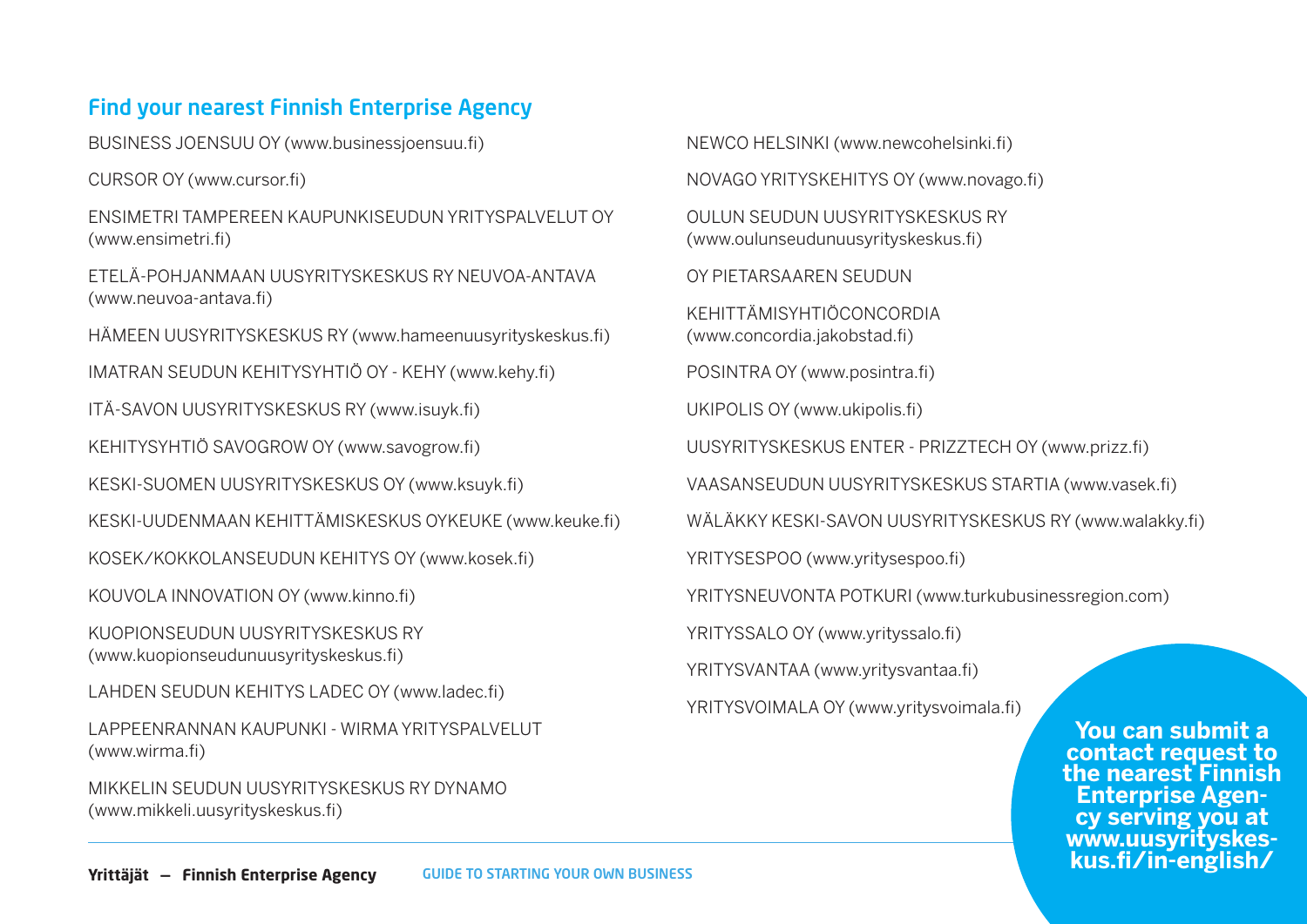## SUOMEN YRITTÄJÄT MEMBERSHIP

## Join and get essential information and money-saving benefits

When you are ready and have decided to start your own business, Suomen Yrittäjät, with its regional associations and local societies, can offer you support, a network and a sparring partner for your success. By joining our organization, we can help you in the following ways:

## Free legal and tax advice

Take advantage of our free legal advice service – one phone call could easily save you your annual membership fee.

## A hundred experts ready to help you

Our hundred-strong team of experts is waiting for your call, to listen to you and advise you. Our telephone advice is free for members, and we answer approximately 50,000 calls a year. So, whether you need a tax guru or a data protection expert, we'll put you through to the right person.

## **Advocacy**

We keep many themes that are important for entrepreneur themes to the fore through advocacy.

## A local network

At Suomen Yrittäjät events, you can benefit with other entrepreneurs locally, regionally and nationally.

## Money-saving member benefits

As a member you are entitled to numerous member benefits, which you can read about at **[www.yrittajat.fi/jasenedut](http://www.yrittajat.fi/jasenedut)**

JOIN [SUOMEN YRITTÄJÄT](http://www.yrittajat.fi/liity)  HERE:

[www.yrittajat.fi/liity](http://www.yrittajat.fi/liity)